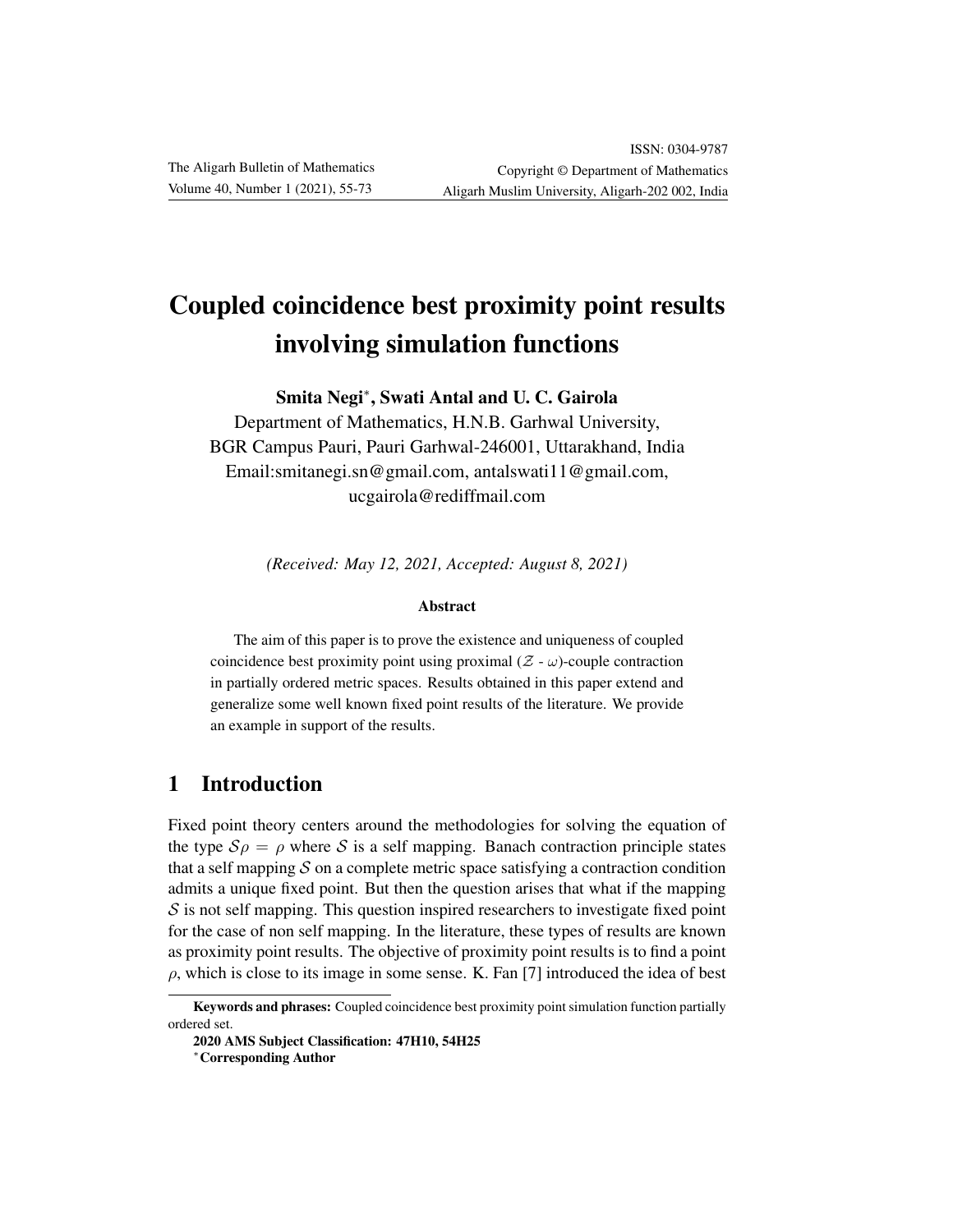proximity and established a classical best approximation theorem. This result was in turn generalized by several authors (see, [1], [19]). Recently, Abkar et al. [2] introduced the notion of proximally  $\omega$ -Meir-Keeler type mappings and proved the existence and uniqueness results for coupled best proximity points for these types of mappings.

On the other side, there is a trend of weakening the contraction condition by taking partial ordering on the set under consideration (see, [3], [12], [16]). Motivated by these results the notion of coupled fixed point was presented by Bhaskar and Lakshmikantham [6] in 2006, where they solved some periodic boundary value problems using coupled fixed point results in partially ordered metric space. Results proved in [6] were further generalized by Lakshmikantham and Ciric [11] for two mappings and some coupled coincidence and coupled common fixed point results were established by them. One may go through [17] and [14] for more discussion on coupled, tripled and n-tupled fixed point.

The idea of a simulation function and  $Z$ -contraction was given by Khojasteh et al. [10] in 2015 in order to unify several contractive conditions including Banach's contraction. Working on the  $Z$ -type operator is a new trend in fixed point theory as it includes a lot of nonlinear type operators and is thus used for various generalizations of the Banach contraction principle. (see, for example [4], [5], [8], [9], [13], [15] and [18]).

Inspired by the results of Abkar et al. [2] and Bhaskar and Lakshmikantham [6], in this paper we establish some results for coupled coincidence best proximity point by introducing proximal  $(Z - \omega)$ -couple contraction and use this contraction to prove our results. Our results will generalize the existing results in the literature of fixed point theory as well as proximity point theory. Also, we provide an example to support our main result.

### 2 Preliminaries

Khojasteh et al. [10] gave the concept of simulation function as follows:

**Definition 2.1.** *[10] A mapping*  $\zeta : [0, \infty) \times [0, \infty) \to \mathbb{R}$  *is a simulation function if:*

 $(\zeta_1) \quad \zeta(0,0) = 0;$ 

( $\zeta_2$ )  $\zeta(\eta, \rho) < \rho - \eta$ ,  $\rho, \eta > 0$ ;

 $(\zeta_3)$  *If*  $(\eta_n)$  *and*  $(\rho_n)$  *are sequences in*  $(0, \infty)$  *satisfying* 

 $\lim_{n\to\infty}\eta_n=\lim_{n\to\infty}\rho_n>0$ , then  $\limsup_{n\to\infty}\zeta(\eta_n,\rho_n)<0$ .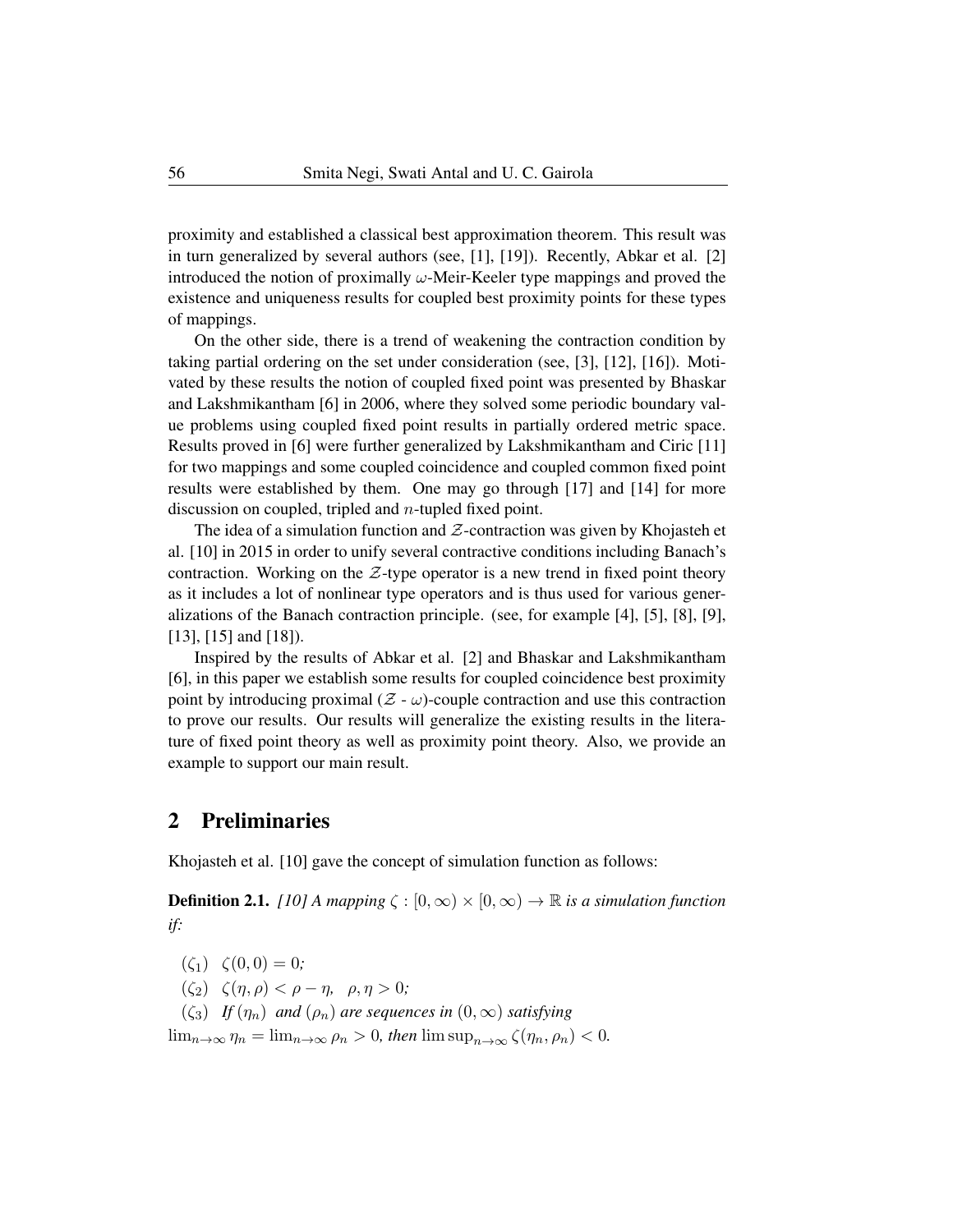*Throughout the paper* Z *will represent the family of all simulation functions.*

**Definition 2.2.** *[10] Let*  $(M, d)$  *be a metric space and*  $S : M \rightarrow M$ *. Then* S *is said to be a*  $\mathcal{Z}$ -contraction with respect to some  $\zeta \in \mathcal{Z}$  if

$$
\zeta\big(d(\mathcal{S}\eta,\mathcal{S}\rho),d(\eta,\rho)\big)\geq 0, \,\forall \,\eta,\rho\in\mathcal{M}.
$$

*If we take*  $\zeta(\eta,\rho) = \alpha \rho - \eta$ ,  $\forall \eta, \rho \in [0,\infty)$  *with*  $\alpha \in [0,1)$ *, then Z*-contraction *reduces to a Banach contraction.*

In 2009, Lakshmikantham and Ciric [11] extend some important definitions in [6] for two mappings as follows:

**Definition 2.3.** *[11] Let*  $(\mathcal{M}, \preceq)$  *be a partially ordered set,*  $\mathcal{S}: \mathcal{M} \times \mathcal{M} \rightarrow \mathcal{M}$ *and*  $\omega : \mathcal{M} \to \mathcal{M}$ *. We say S* has the mixed  $\omega$ -monotone property if *S* is monotone ω*-non-decreasing in its first argument and is monotone* ω*-non-increasing in its second argument, that is, for any*  $\eta, \rho \in \mathcal{M}$ ,

$$
\eta_1, \eta_2 \in \mathcal{M}, \ \omega(\eta_1) \preceq \omega(\eta_2) \Rightarrow \mathcal{S}(\eta_1, \rho) \preceq \mathcal{S}(\eta_2, \rho)
$$

*and*

$$
\rho_1, \rho_2 \in \mathcal{M}, \ \ \omega(\rho_1) \preceq \omega(\rho_2) \Rightarrow \mathcal{S}(\eta, \rho_1) \succeq \mathcal{S}(\eta, \rho_2).
$$

**Definition 2.4.** *[11] An element*  $(\eta, \rho) \in \mathcal{M} \times \mathcal{M}$  *is called a coupled coincidence point of a mapping*  $S : \mathcal{M} \times \mathcal{M} \rightarrow \mathcal{M}$  *and*  $\omega : \mathcal{M} \rightarrow \mathcal{M}$  *if* 

$$
\mathcal{S}(\eta,\rho) = \omega(\eta), \ \mathcal{S}(\rho,\eta) = \omega(\rho).
$$

**Definition 2.5.** *[11] Let* M *be a non-empty set,*  $S : M \times M \rightarrow M$  *and*  $\omega : M \rightarrow$ M*. We say* S *and* ω *are commutative if*

$$
\omega(\mathcal{S}(\eta,\rho))=\mathcal{S}(\omega(\eta),\omega(\rho)),
$$

*for all*  $\eta, \rho \in \mathcal{M}$ .

Let M be a non-empty set such that  $(M, d)$  is a metric space. Throughout the paper it is assumed that  $\mathcal J$  and  $\mathcal L$  are non-empty subsets of the metric space  $(\mathcal M, d)$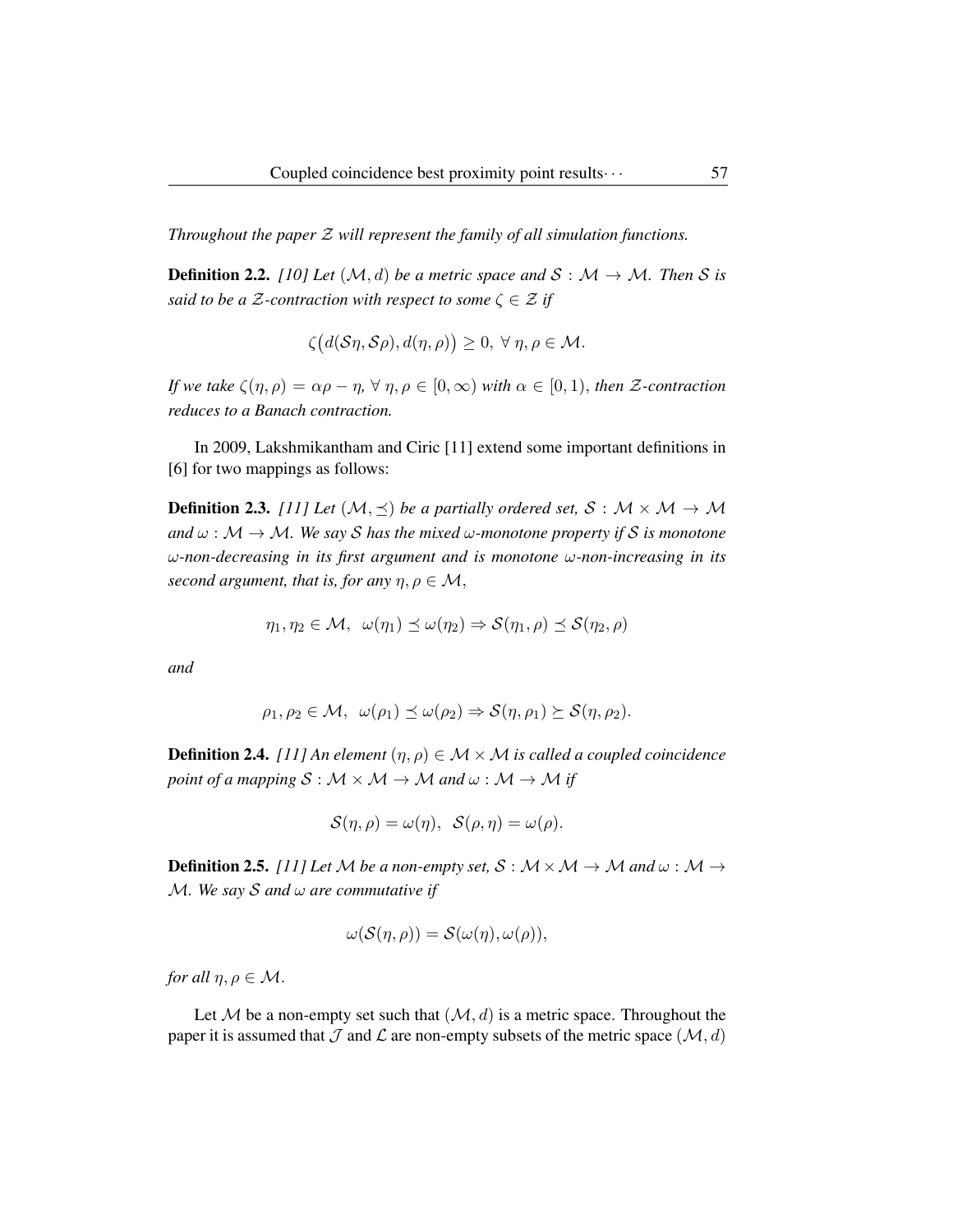and the following notations are used:

$$
d(\mathcal{J}, \mathcal{L}) = \inf \{ d(\eta, \rho) : \eta \in \mathcal{J} \text{ and } \rho \in \mathcal{L} \},
$$
  
\n
$$
\mathcal{J}_0 = \{ \eta \in \mathcal{J} : d(\eta, \rho) = d(\mathcal{J}, \mathcal{L}) \text{ for some } \rho \in \mathcal{L} \},
$$
  
\n
$$
\mathcal{L}_0 = \{ \rho \in \mathcal{L} : d(\eta, \rho) = d(\mathcal{J}, \mathcal{L}) \text{ for some } \eta \in \mathcal{J} \}.
$$

**Definition 2.6.** [2] An element  $(\eta, \rho) \in \mathcal{J} \times \mathcal{J}$  is called a coupled coincidence *best proximity point of a mapping*  $S : \mathcal{M} \times \mathcal{M} \rightarrow \mathcal{M}$  *and*  $\omega : \mathcal{M} \rightarrow \mathcal{M}$  *if* 

$$
d(\omega(\eta), \mathcal{S}(\omega(\eta), \omega(\rho))) = d(\mathcal{J}, \mathcal{L}) \text{ and } d(\omega(\rho), \mathcal{S}(\omega(\rho), \omega(\eta))) = d(\mathcal{J}, \mathcal{L}).
$$

Now we present some definitions and lemmas related to proximity which will be used to prove our main results.

**Definition 2.7.** Let  $(M, d, \preceq)$  be a partially ordered metric space, J and L are *non-empty subsets of M. Let*  $S : \mathcal{J} \times \mathcal{J} \to \mathcal{L}$  *and*  $\omega : \mathcal{J} \to \mathcal{J}$  *then* S *is said to have the proximal mixed*  $\omega$ *-monotone property provided that for all*  $\eta, \rho \in \mathcal{J}$ 

$$
\omega(\eta_1) \preceq \omega(\eta_2), \nd(\omega(\sigma_1), S(\omega(\eta_1), \omega(\rho))) = d(\mathcal{J}, \mathcal{L}), \nd(\omega(\sigma_2), S(\omega(\eta_2), \omega(\rho))) = d(\mathcal{J}, \mathcal{L})
$$

*and*

$$
\begin{aligned}\n\omega(\rho_1) &\leq \omega(\rho_2), \\
d(\omega(\sigma_3), \mathcal{S}(\omega(\eta), \omega(\rho_1))) &= d(\mathcal{J}, \mathcal{L}), \\
d(\omega(\sigma_4), \mathcal{S}(\omega(\eta), \omega(\rho_2))) &= d(\mathcal{J}, \mathcal{L})\n\end{aligned}\n\Rightarrow \omega(\sigma_4) \leq \omega(\sigma_3)
$$

*where*  $\eta_1, \eta_2, \rho_1, \rho_2, \sigma_1, \sigma_2, \sigma_3, \sigma_4 \in \mathcal{J}$ .

Notice that if we take  $\mathcal{J} = \mathcal{L}$  and  $\omega = I$  (identity mapping) in the above definition, the notion of the proximal mixed  $\omega$ -monotone property reduces to that of the mixed monotone property (see, [6]).

**Lemma 2.1.** Let  $(M, d, \preceq)$  be a partially ordered metric space,  $\mathcal{J}$  and  $\mathcal{L}$  are non*empty subsets of M. Assume*  $\mathcal{J}_0$  *is non-empty. Let*  $S : \mathcal{J} \times \mathcal{J} \to \mathcal{L}$  *and*  $\omega : \mathcal{J} \to$ *J.* Suppose S has proximal mixed  $\omega$ -monotone property with  $S(\mathcal{J}_0 \times \mathcal{J}_0) \subseteq \mathcal{L}_0$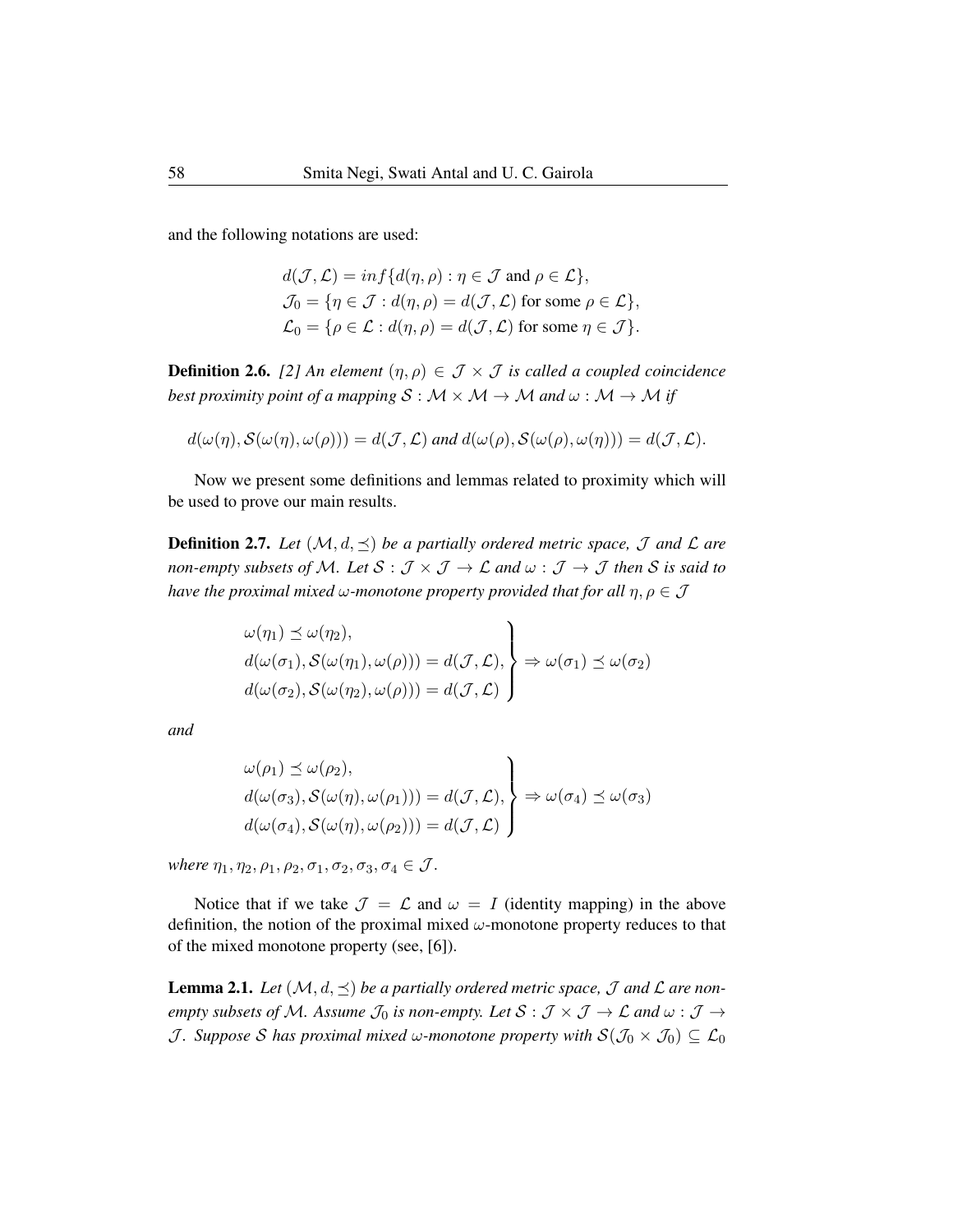*and*  $\mathcal{J}_0 = \omega(\mathcal{J}_0)$ *, whenever*  $\eta_0, \eta_1, \eta_2, \rho_0, \rho_1$  *in*  $\mathcal{J}_0$  *such that* 

$$
\omega(\eta_0) \preceq \omega(\eta_1) \text{ and } \omega(\rho_0) \succeq \omega(\rho_1),
$$
  
\n
$$
d(\omega(\eta_1), S(\omega(\eta_0), \omega(\rho_0))) = d(\mathcal{J}, \mathcal{L}),
$$
  
\n
$$
d(\omega(\eta_2), S(\omega(\eta_1), \omega(\rho_1))) = d(\mathcal{J}, \mathcal{L})
$$
  
\n
$$
\Longrightarrow \omega(\eta_1) \preceq \omega(\eta_2).
$$
 (2.1)

**Lemma 2.2.** Let  $(M, d, \preceq)$  be a partially ordered metric space,  $\mathcal{J}$  and  $\mathcal{L}$  are non*empty subsets of* M. Assume  $\mathcal{J}_0$  *is non-empty. Let*  $S : \mathcal{J} \times \mathcal{J} \to \mathcal{L}$  *and*  $\omega : \mathcal{J} \to$ *J.* Suppose S has proximal mixed  $\omega$ -monotone property with  $S(\mathcal{J}_0 \times \mathcal{J}_0) \subseteq \mathcal{L}_0$ *and*  $\mathcal{J}_0 = \omega(\mathcal{J}_0)$ *, whenever*  $\eta_0, \eta_1, \rho_0, \rho_1, \rho_2$  *in*  $\mathcal{J}_0$  *such that* 

$$
\omega(\eta_0) \preceq \omega(\eta_1) \text{ and } \omega(\rho_0) \succeq \omega(\rho_1),
$$
  
\n
$$
d(\omega(\rho_1), S(\omega(\rho_0), \omega(\eta_0))) = d(\mathcal{J}, \mathcal{L}),
$$
  
\n
$$
d(\omega(\rho_2), S(\omega(\rho_1), \omega(\eta_1))) = d(\mathcal{J}, \mathcal{L})
$$
  
\n
$$
\longrightarrow
$$

*Proof.* The proof can be done in a similar way as that of Lemma 2.1.

**Definition 2.8.** *Let*  $(\mathcal{M}, d, \preceq)$  *be a partially ordered metric space,*  $\mathcal{J}$  *and*  $\mathcal{L}$  *are non-empty subsets of M. Let*  $S : \mathcal{J} \times \mathcal{J} \to \mathcal{L}$  *and*  $\omega : \mathcal{J} \to \mathcal{J}$ *. Then* S *is said to have proximal* ( $\mathcal{Z}$  *-*  $\omega$ *)-couple contraction on*  $\mathcal{J}$ *, if there exists*  $\zeta \in \mathcal{Z}$  *such that* 

$$
\omega(\eta_1) \preceq \omega(\eta_2) \text{ and } \omega(\rho_1) \succeq \omega(\rho_2),
$$
  
\n
$$
d(\omega(\sigma_1), S(\omega(\eta_1), \omega(\rho_1))) = d(\mathcal{J}, \mathcal{L}),
$$
  
\n
$$
d(\omega(\sigma_2), S(\omega(\eta_2), \omega(\rho_2))) = d(\mathcal{J}, \mathcal{L}),
$$
  
\n
$$
d(\omega(\mu_1), S(\omega(\rho_1), \omega(\eta_1))) = d(\mathcal{J}, \mathcal{L}),
$$
  
\n
$$
d(\omega(\mu_2), S(\omega(\rho_2), \omega(\eta_2))) = d(\mathcal{J}, \mathcal{L})
$$
\n(2.3)

$$
\implies \zeta\bigg(max\{d(\omega(\sigma_1), \omega(\sigma_2)), d(\omega(\mu_1), \omega(\mu_2))\},\
$$

$$
max\{d(\omega(\eta_1), \omega(\eta_2)), d(\omega(\rho_1), \omega(\rho_2))\}\bigg) \ge 0,
$$
 (2.4)

*where*  $\eta_1, \eta_2, \rho_1, \rho_2, \sigma_1, \sigma_2, \mu_1, \mu_2 \in \mathcal{J}$ .

 $\Box$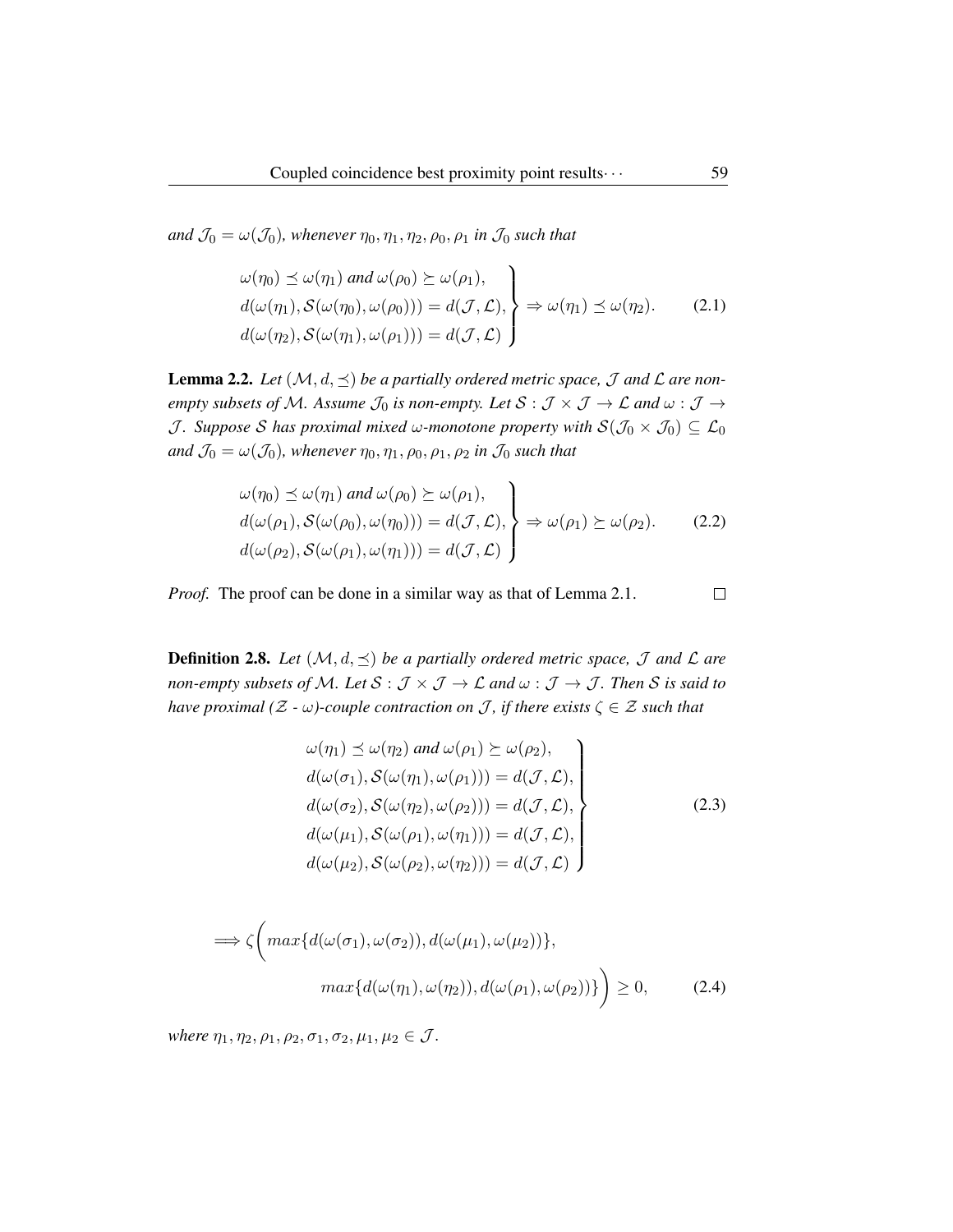#### 2.1 Main Result

**Theorem 2.1.** Let  $(M, \leq, d)$  be a partially ordered complete metric space. Let  $\mathcal{J}$ *and*  $\mathcal L$  *be non-empty closed subsets of the metric space*  $(\mathcal M, d)$  *such that*  $\mathcal J_0 \neq \phi$ *.* Let  $S : \mathcal{J} \times \mathcal{J} \to \mathcal{L}$  and  $\omega : \mathcal{J} \to \mathcal{J}$  satisfy the following conditions.

- *(i)* S *and* ω *are continuous;*
- *(ii)* S has the proximal mixed  $\omega$ -monotone property on J such that  $S(\mathcal{J}_0 \times$  $\mathcal{J}_0$ )  $\subseteq$   $\mathcal{L}_0$ *,*  $\mathcal{J}_0$  *is closed and*  $\mathcal{J}_0 = \omega(\mathcal{J}_0)$ *;*
- *(iii)*  $S$  *has proximal*  $(Z \omega)$ -couple contraction on  $J$ ;
- *(iv) there exist elements*  $(\eta_0, \rho_0)$  *and*  $(\eta_1, \rho_1)$  *in*  $\mathcal{J}_0 \times \mathcal{J}_0$  *such that*

$$
d(\omega(\eta_1), S(\omega(\eta_0), \omega(\rho_0))) = d(\mathcal{J}, \mathcal{L}) \text{ with } \omega(\eta_0) \preceq \omega(\eta_1)
$$

*and*

$$
d(\omega(\rho_1), \mathcal{S}(\omega(\rho_0), \omega(\eta_0))) = d(\mathcal{J}, \mathcal{L}) \text{ with } \omega(\rho_1) \preceq \omega(\rho_0).
$$

*Then there exists*  $(\eta, \rho) \in \mathcal{J} \times \mathcal{J}$  *such that* 

$$
d(\omega(\eta), \mathcal{S}(\omega(\eta), \omega(\rho))) = d(\mathcal{J}, \mathcal{L}) \text{ and } d(\omega(\rho), \mathcal{S}(\omega(\rho), \omega(\eta))) = d(\mathcal{J}, \mathcal{L}).
$$

*Proof.* From the hypothesis (iv) there exist elements  $(\eta_0, \rho_0)$  and  $(\eta_1, \rho_1)$  in  $\mathcal{J}_0 \times$  $\mathcal{J}_0$  such that

$$
d(\omega(\eta_1), \mathcal{S}(\omega(\eta_0), \omega(\rho_0))) = d(\mathcal{J}, \mathcal{L}) \text{ with } \omega(\eta_0) \preceq \omega(\eta_1)
$$

and

$$
d(\omega(\rho_1), S(\omega(\rho_0), \omega(\eta_0))) = d(\mathcal{J}, \mathcal{L}) \text{ with } \omega(\rho_0) \succeq \omega(\rho_1).
$$

Since  $\mathcal{S}(\mathcal{J}_0 \times \mathcal{J}_0) \subseteq \mathcal{L}_0$  and  $\mathcal{J}_0 = \omega(\mathcal{J}_0)$ , there exists  $(\eta_2, \rho_2)$  in  $\mathcal{J}_0 \times \mathcal{J}_0$  such that

$$
d(\omega(\eta_2), \mathcal{S}(\omega(\eta_1), \omega(\rho_1))) = d(\mathcal{J}, \mathcal{L})
$$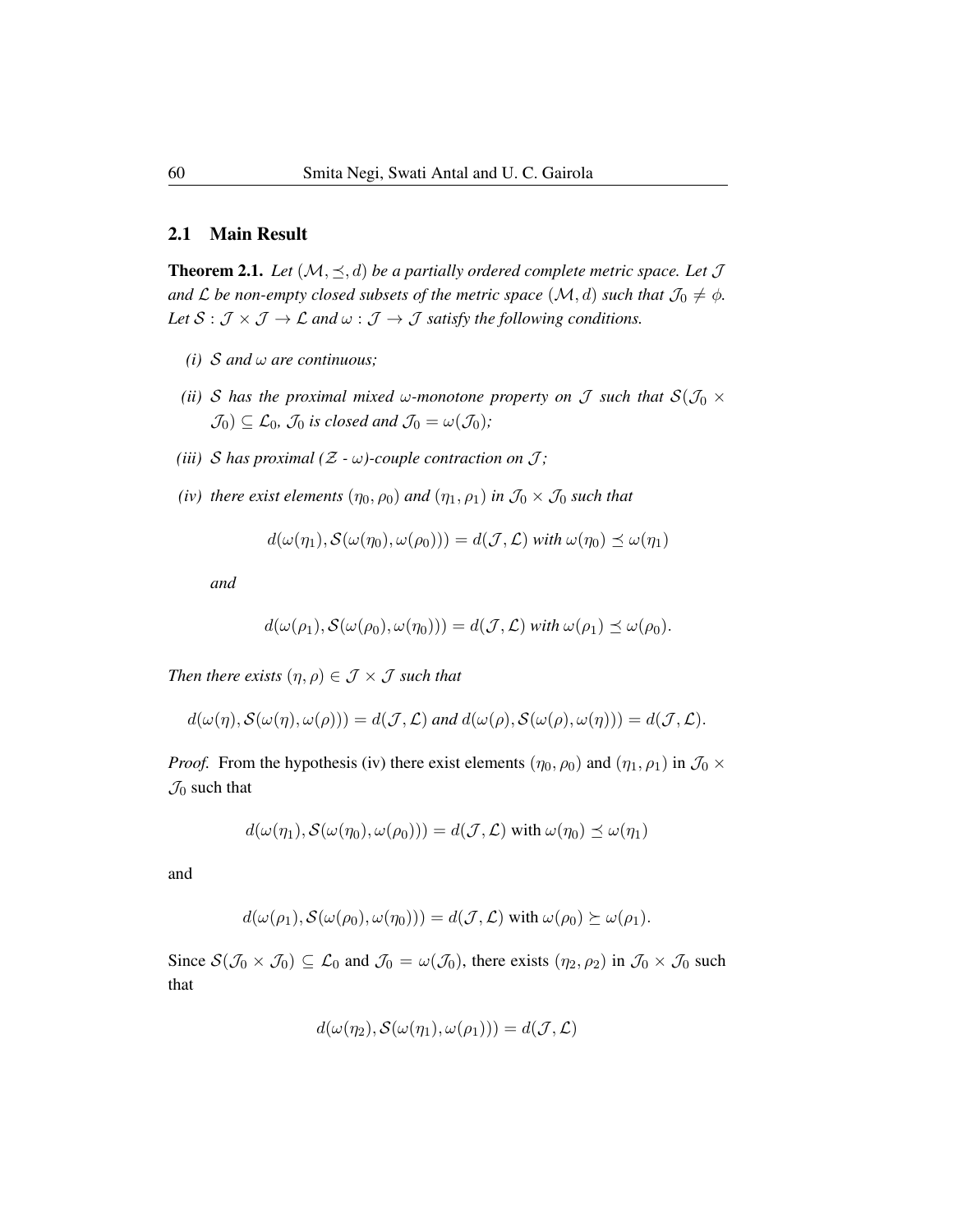and

$$
d(\omega(\rho_2), \mathcal{S}(\omega(\rho_1), \omega(\eta_1))) = d(\mathcal{J}, \mathcal{L}).
$$

Using Lemmas 2.1 and 2.2, we have  $\omega(\eta_1) \preceq \omega(\eta_2)$  and  $\omega(\rho_1) \succeq \omega(\rho_2)$ .

Continuing in this way, we construct two sequences  $\{\eta_n\}$  and  $\{\rho_n\}$  in  $\mathcal{J}_0$  such that

$$
d(\omega(\eta_{n+1}), S(\omega(\eta_n), \omega(\rho_n))) = d(\mathcal{J}, \mathcal{L}) \text{ for all } n \ge 0
$$
 (2.5)  
with  $\omega(\eta_0) \preceq \omega(\eta_1) \preceq \omega(\eta_2) \preceq \cdots \preceq \omega(\eta_n) \preceq \omega(\eta_{n+1}) \preceq \cdots$ 

and

$$
d(\omega(\rho_{n+1}), S(\omega(\rho_n), \omega(\eta_n))) = d(\mathcal{J}, \mathcal{L}) \text{ for all } n \ge 0
$$
 (2.6)  
with  $\omega(\rho_0) \succeq \omega(\rho_1) \succeq \omega(\rho_2) \succeq \cdots \succeq \omega(\rho_n) \succeq \omega(\rho_{n+1}) \succeq \cdots$ 

Then  $d(\omega(\eta_n), \mathcal{S}(\omega(\eta_{n-1}), \omega(\rho_{n-1}))) = d(\mathcal{J}, \mathcal{L}), d(\omega(\rho_n), \mathcal{S}(\omega(\rho_{n-1}), \omega(\eta_{n-1}))) =$  $d(\mathcal{J}, \mathcal{L})$  and also we have  $\omega(\eta_{n-1}) \preceq \omega(\eta_n)$ ,  $\omega(\rho_{n-1}) \succeq \omega(\rho_n)$ ,  $\forall n \in \mathbb{N}$ . Now using the fact that S is a proximal  $(Z - \omega)$ -couple contraction on J, we get

$$
0 \leq \zeta \Big( \max \{ d(\omega(\eta_{n+1}), \omega(\eta_n)), d(\omega(\rho_{n+1}), \omega(\rho_n)) \},
$$
  

$$
\max \{ d(\omega(\eta_n), \omega(\eta_{n-1})), d(\omega(\rho_n), \omega(\rho_{n-1})) \} \Big)
$$
  

$$
< \max \{ d(\omega(\eta_n), \omega(\eta_{n-1})), d(\omega(\rho_n), \omega(\rho_{n-1})) \} - \max \{ d(\omega(\eta_{n+1}), \omega(\eta_n)), d(\omega(\rho_{n+1}), \omega(\rho_n)) \}. (2.7)
$$

Suppose that  $max{d(\omega(\eta_{n+1}), \omega(\eta_n)), d(\omega(\rho_{n+1}), \omega(\rho_n))} = 0$  for some  $n \in \mathbb{N}$ . Thus from (2.5) and (2.6), we get  $d(\omega(\eta_n), S(\omega(\eta_n), \omega(\rho_n))) = d(\mathcal{J}, \mathcal{L})$  and  $d(\omega(\rho_n), \mathcal{S}(\omega(\rho_n), \omega(\eta_n))) = d(\mathcal{J}, \mathcal{L})$ . Hence we are done. Now assume that  $max{d(\omega(\eta_{n+1}), \omega(\eta_n)), d(\omega(\rho_{n+1}), \omega(\rho_n))} \neq 0$  and  $max{d(\omega(\eta_n), \omega(\eta_{n-1}))}$ ,  $d(\omega(\rho_n), \omega(\rho_{n-1})) \neq 0$  for all  $n \in \mathbb{N}$ .

Denote  $\delta_n = max\{d(\omega(\eta_{n+1}), \omega(\eta_n)), d(\omega(\rho_{n+1}), \omega(\rho_n))\}$ . From (2.7), we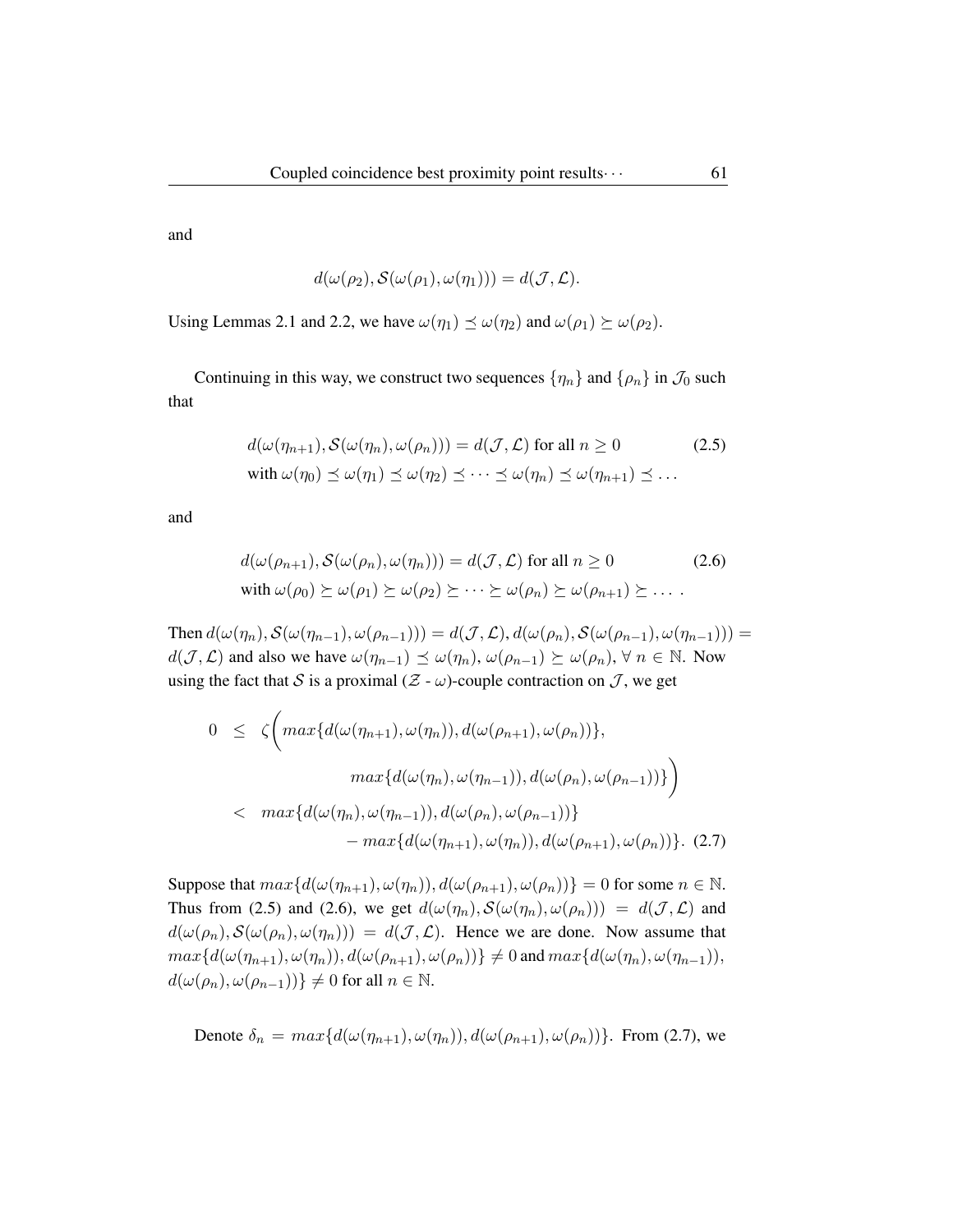obtain

$$
\delta_n = \max\{d(\omega(\eta_{n+1}), \omega(\eta_n)), d(\omega(\rho_{n+1}), \omega(\rho_n))\}
$$
  
< 
$$
\langle \max\{d(\omega(\eta_n), \omega(\eta_{n-1})), d(\omega(\rho_n), \omega(\rho_{n-1}))\} = \delta_{n-1}, \quad (2.8)
$$

or

$$
\delta_n < \delta_{n-1}.\tag{2.9}
$$

It follows that  $\{\delta_n\}$  is a non-negative strictly decreasing sequence which implies that there exists  $\tau \geq 0$  such that

$$
\lim_{n \to \infty} \delta_n = \tau.
$$

We show that  $\tau = 0$ . Suppose to the contrary that  $\tau > 0$ . Letting  $\eta_n = \delta_n$  and  $\rho_n = \delta_{n-1}$  and using  $(\zeta_3)$ , we get

$$
0 \le \limsup_{n \to \infty} \zeta(\eta_n, \rho_n) < 0,
$$

which is a contradiction. Thus we conclude that  $\tau = 0$ , i.e.,

$$
\lim_{n \to \infty} \delta_n = \lim_{n \to \infty} \max \{ d(\omega(\eta_n), \omega(\eta_{n+1})), d(\omega(\rho_n), \omega(\rho_{n+1})) \} = 0.
$$

Thus,

$$
\lim_{n \to \infty} d(\omega(\eta_n), \omega(\eta_{n+1})) = \lim_{n \to \infty} d(\omega(\rho_n), \omega(\rho_{n+1})) = 0.
$$
 (2.10)

Now we prove that  $\{\omega(\eta_n)\}\$  and  $\{\omega(\rho_n)\}\$  are Cauchy sequences. Suppose, to the contrary, that at least one of  $\{\omega(\eta_n)\}\$  or  $\{\omega(\rho_n)\}\$ is not a Cauchy sequence. Then there exists an  $\epsilon > 0$  for which we can find subsequences of positive integers  $\{l(i)\}, \{m(i)\}, m(i) > l(i) \geq i$  such that

$$
max\{d(\omega(\eta_{l(i)}), \omega(\eta_{m(i)})), d(\omega(\rho_{l(i)}), \omega(\rho_{m(i)}))\} \ge \epsilon.
$$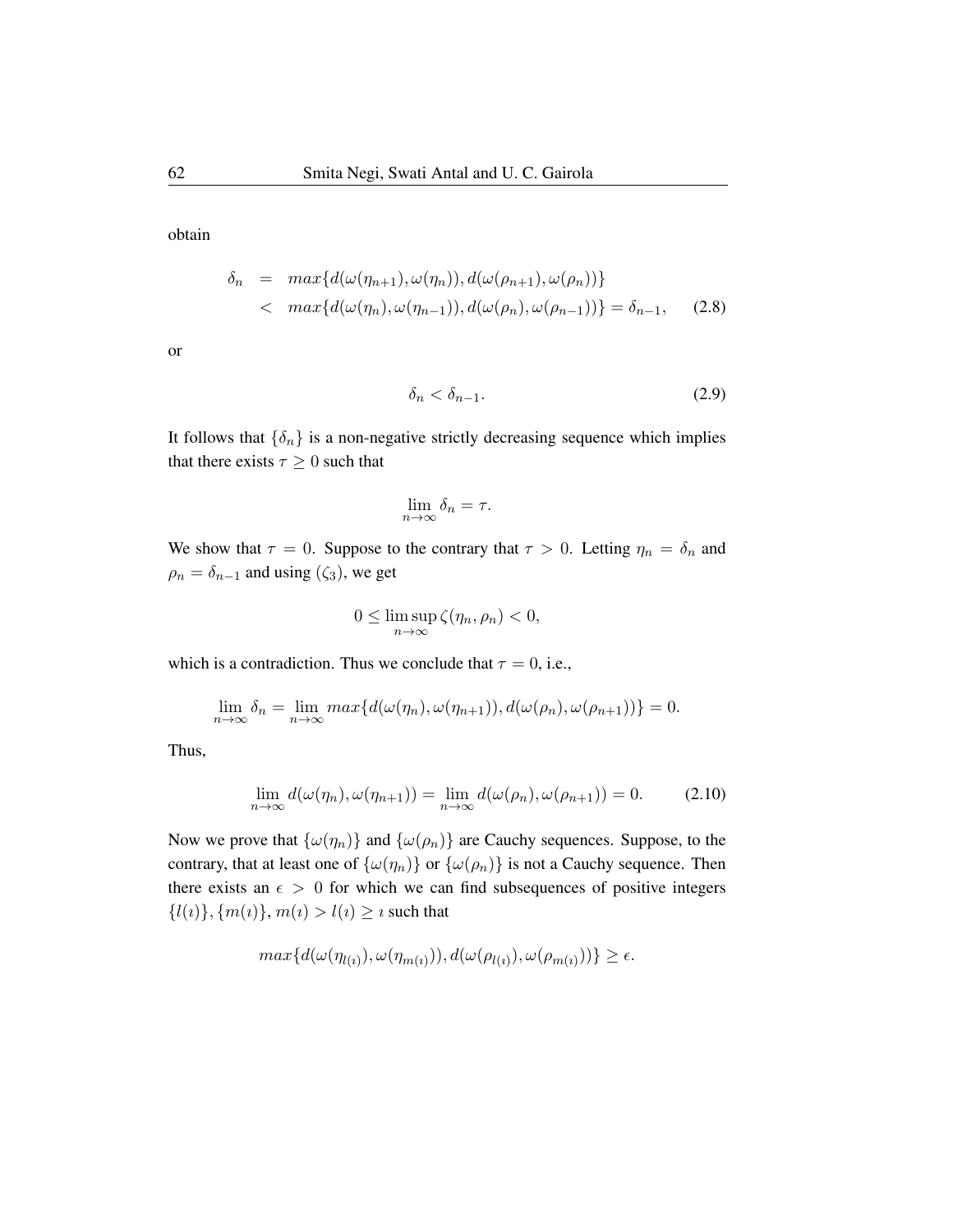Denote 
$$
\varsigma_i = max\{d(\omega(\eta_{l(i)}), \omega(\eta_{m(i)})), d(\omega(\rho_{l(i)}), \omega(\rho_{m(i)}))\}
$$
, we have

$$
\varsigma_i = \max\{d(\omega(\eta_{l(i)}), \omega(\eta_{m(i)})), d(\omega(\rho_{l(i)}), \omega(\rho_{m(i)}))\} \ge \epsilon. \tag{2.11}
$$

We may also assume

$$
\max\{d(\omega(\eta_{l(i)}), \omega(\eta_{m(i)-1})), d(\omega(\rho_{l(i)}), \omega(\rho_{m(i)-1}))\} < \epsilon,\tag{2.12}
$$

by choosing  $m(i)$  to be the smallest number exceeding  $l(i)$  for which (2.11) holds. By triangular inequality and (2.12)

$$
d(\omega(\eta_{l(i)}), \omega(\eta_{m(i)})) \leq d(\omega(\eta_{l(i)}), \omega(\eta_{m(i)-1})) + d(\omega(\eta_{m(i)-1}), \omega(\eta_{m(i)}))
$$
  

$$
< \epsilon + d(\omega(\eta_{m(i)-1}), \omega(\eta_{m(i)})).
$$

Thus, by (2.10), we obtain

$$
\lim_{i \to \infty} d(\omega(\eta_{l(i)}), \omega(\eta_{m(i)})) \le \lim_{i \to \infty} d(\omega(\eta_{l(i)}), \omega(\eta_{m(i)-1})) \le \epsilon.
$$
 (2.13)

Similarly, we have

$$
\lim_{i \to \infty} d(\omega(\rho_{l(i)}), \omega(\rho_{m(i)})) \le \lim_{i \to \infty} d(\omega(\rho_{l(i)}), \omega(\rho_{m(i)-1})) \le \epsilon.
$$
 (2.14)

Again by (2.12), we have

$$
d(\omega(\eta_{l(i)}), \omega(\eta_{m(i)})) \leq d(\omega(\eta_{l(i)}), \omega(\eta_{l(i)-1})) + d(\omega(\eta_{l(i)-1}), \omega(\eta_{m(i)-1})) + d(\omega(\eta_{m(i)-1}), \omega(\eta_{m(i)})) \leq d(\omega(\eta_{l(i)}), \omega(\eta_{l(i)-1})) + d(\omega(\eta_{l(i)-1}), \omega(\eta_{l(i)})) + d(\omega(\eta_{l(i)}), \omega(\eta_{m(i)-1})) + d(\omega(\eta_{m(i)-1}), \omega(\eta_{m(i)})) < d(\omega(\eta_{l(i)}), \omega(\eta_{l(i)-1})) + d(\omega(\eta_{l(i)-1}), \omega(\eta_{l(i)})) + \epsilon + d(\omega(\eta_{m(i)-1}), \omega(\eta_{m(i)})).
$$

Letting  $\imath \to \infty$  and using (2.10), we get

$$
\lim_{i \to \infty} d(\omega(\eta_{l(i)}), \omega(\eta_{m(i)})) \le \lim_{i \to \infty} d(\omega(\eta_{l(i)-1}), \omega(\eta_{m(i)-1})) \le \epsilon.
$$
 (2.15)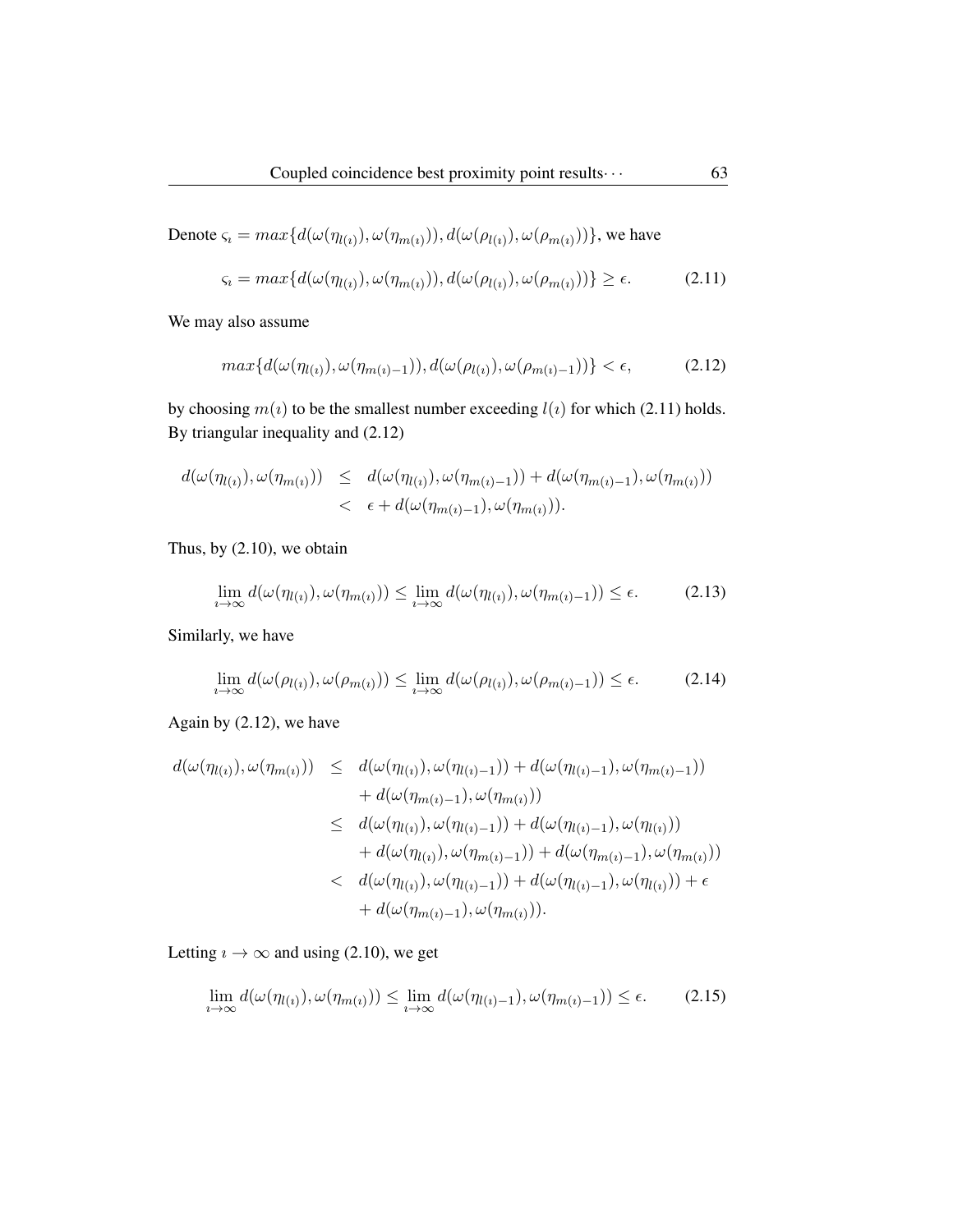Similarly,

$$
\lim_{i \to \infty} d(\omega(\rho_{l(i)}), \omega(\rho_{m(i)})) \le \lim_{i \to \infty} d(\omega(\rho_{l(i)-1}), \omega(\rho_{m(i)-1})) \le \epsilon.
$$
 (2.16)

Using (2.11), (2.15) and (2.16), we have

$$
\epsilon \leq \lim_{i \to \infty} \varsigma_i = \lim_{i \to \infty} \max \{ d(\omega(\eta_{l(i)}), \omega(\eta_{m(i)})), d(\omega(\rho_{l(i)}), \omega(\rho_{m(i)})) \}
$$
  
= 
$$
\lim_{i \to \infty} \max \{ d(\omega(\eta_{l(i)-1}), \omega(\eta_{m(i)-1})), d(\omega(\rho_{l(i)-1}), \omega(\rho_{m(i)-1})) \}
$$
  

$$
\leq \epsilon.
$$

This implies that

$$
\lim_{i \to \infty} \varsigma_i = \lim_{i \to \infty} \varsigma_{i-1} = \epsilon. \tag{2.17}
$$

Since from (2.5) and (2.6) we have  $\omega(\eta_{l(i)}) \preceq \omega(\eta_{m(i)})$  and  $\omega(\rho_{l(i)}) \succeq \omega(\rho_{m(i)})$ . Now, by (2.4) we obtain

$$
0 \leq \zeta \Big( \max \{ d(\omega(\eta_{l(i)}), \omega(\eta_{m(i)})), d(\omega(\rho_{l(i)}), \omega(\rho_{m(i)})) \},
$$
  

$$
\max \{ d(\omega(\eta_{l(i)-1}), \omega(\eta_{m(i)-1})), d(\omega(\rho_{l(i)-1}), \omega(\rho_{m(i)-1})) \} \Big)
$$
  

$$
< \max \{ d(\omega(\eta_{l(i)-1}), \omega(\eta_{m(i)-1})), d(\omega(\rho_{l(i)-1}), \omega(\rho_{m(i)-1})) \} - \max \{ d(\omega(\eta_{l(i)}), \omega(\eta_{m(i)})), d(\omega(\rho_{l(i)}), \omega(\rho_{m(i)})) \}.
$$

Letting  $\imath \to \infty$  and using  $(\zeta_3)$  and (2.17), we get

$$
0 \leq \limsup_{i \to \infty} \zeta \Big( max\{ d(\omega(\eta_{l(i)}), \omega(\eta_{m(i)})), d(\omega(\rho_{l(i)}), \omega(\rho_{m(i)})) \},\
$$

$$
max\{ d(\omega(\eta_{l(i)-1}), \omega(\eta_{m(i)-1})), d(\omega(\rho_{l(i)-1}), \omega(\rho_{m(i)-1})) \} \Big) < 0,
$$

which is a contradiction. Thus our supposition  $(2.11)$  was wrong. Therefore  $\{\omega(\eta_n)\}$  and  $\{\omega(\rho_n)\}$  are Cauchy sequences.

Since  $\mathcal J$  is a closed subset of the complete metric space  $(\mathcal M, d)$ , there exist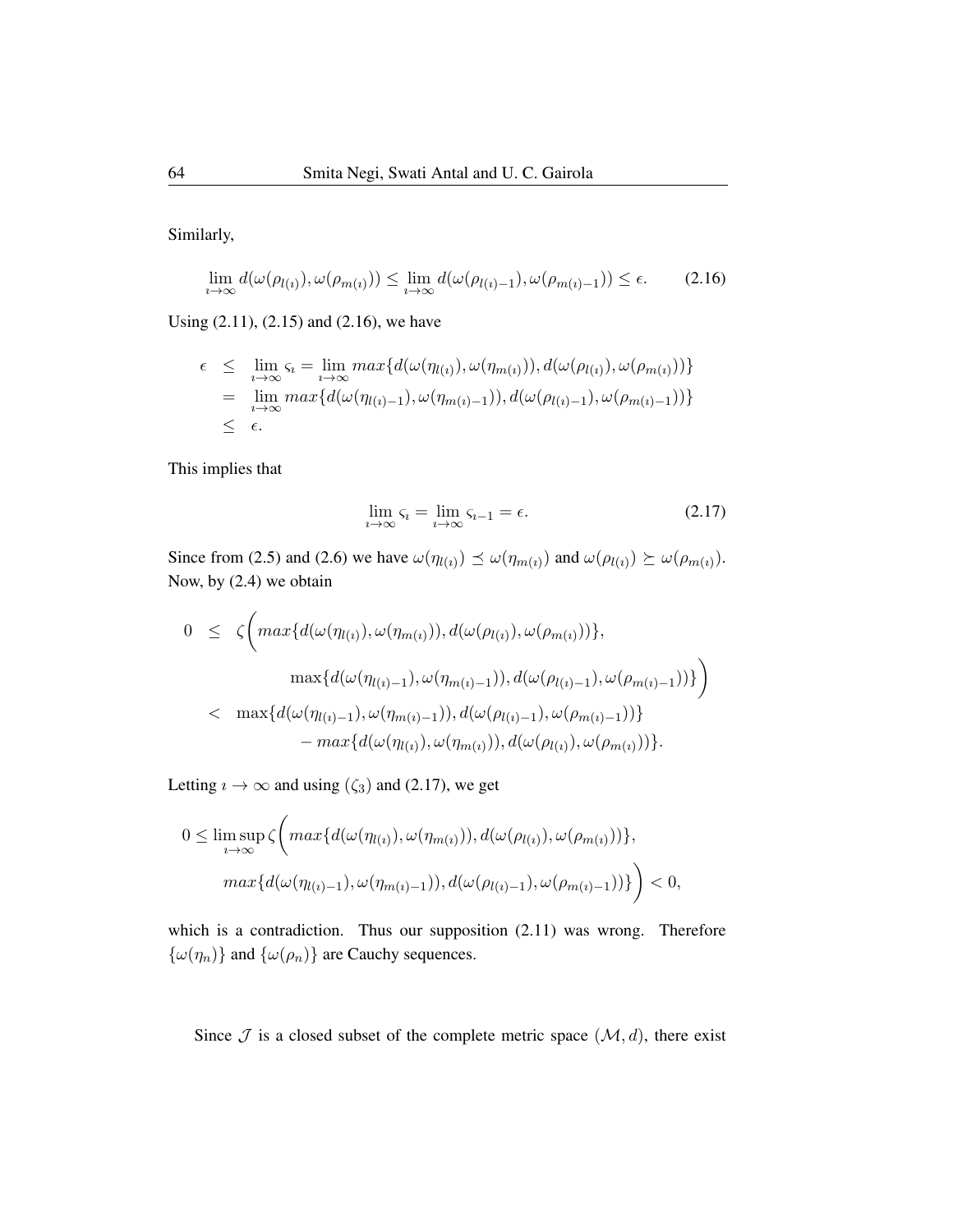$\eta^*, \rho^* \in \mathcal{J}$  such that

$$
\omega(\eta_n) \to \eta^* \text{ and } \omega(\rho_n) \to \rho^*.
$$

Note that  $\eta_n, \rho_n \in \mathcal{J}_0$ ,  $\mathcal{J}_0 = \omega(\mathcal{J}_0)$ , so that  $\omega(\eta_n), \omega(\rho_n) \in \mathcal{J}_0$ . Since  $\mathcal{J}_0$  is closed. Thus, there exist  $\eta, \rho \in \mathcal{J}_0$  such that  $\omega(\eta) = \eta^*, \omega(\rho) = \rho^*$  and we have

$$
\omega(\eta_n) \to \omega(\eta) \text{ and } \omega(\rho_n) \to \omega(\rho). \tag{2.18}
$$

By the continuity of S, we have  $\mathcal{S}(\omega(\eta_n), \omega(\rho_n)) \to \mathcal{S}(\omega(\eta), \omega(\rho))$  and  $\mathcal{S}(\omega(\rho_n), \omega(\eta_n)) \to$  $S(\omega(\rho), \omega(\eta))$ . Also, continuity of the metric function d implies that

$$
d(\omega(\eta_{n+1}), S(\omega(\eta_n), \omega(\rho_n))) \to d(\omega(\eta), S(\omega(\eta), \omega(\rho)))
$$
  
and 
$$
d(\omega(\rho_{n+1}), S(\omega(\rho_n), \omega(\eta_n))) \to d(\omega(\rho), S(\omega(\rho), \omega(\eta))).
$$

Since from (2.5) and (2.6) we see that  $d(\omega(\eta_{n+1}), S(\omega(\eta_n), \omega(\rho_n)))$  and  $d(\omega(\rho_{n+1}), S(\omega(\rho_n), \omega(\eta_n)))$ are constant sequences with the value  $d(\mathcal{J}, \mathcal{L})$ . Therefore  $d(\omega(\eta), \mathcal{S}(\omega(\eta), \omega(\rho))) =$  $d(\mathcal{J}, \mathcal{L})$  and  $d(\omega(\rho), \mathcal{S}(\omega(\rho)),$  $\omega(\eta)$ ) =  $d(\mathcal{J}, \mathcal{L})$ . This ends the proof.  $\Box$ 

(v) if  $\{\eta_n\}$  is a non-decreasing sequence in  $\mathcal J$  such that  $\eta_n \to \eta$ , then  $\eta_n \preceq \eta$  and if  $\{\rho_n\}$  is a non-increasing sequence in  $\mathcal J$  such that  $\rho_n \to \rho$ , then  $\rho_n \succeq \rho$ .

Theorem 2.2. *"If in Theorem 2.1 continuity of* S *is replaced by the Condition (v), then the conclusion of Theorem 2.1 remains holds.*

*Proof.* As in the proof of Theorem 2.1, there exist sequences  $\{\omega(\eta_n)\}\$  and  $\{\omega(\rho_n)\}\$ in  $\mathcal{J}_0$  such that

$$
d(\omega(\eta_{n+1}), S(\omega(\eta_n), \omega(\rho_n))) = d(\mathcal{J}, \mathcal{L}) \text{ with } \omega(\eta_n) \preceq \omega(\eta_{n+1}) \text{ for all } n \ge 0
$$
\n(2.19)

and

$$
d(\omega(\rho_{n+1}), \mathcal{S}(\omega(\rho_n), \omega(\eta_n))) = d(\mathcal{J}, \mathcal{L}) \text{ with } \omega(\rho_n) \succeq \omega(\rho_{n+1}) \text{ for all } n \ge 0.
$$
\n(2.20)

Also,  $\omega(\eta_n) \to \omega(\eta)$  and  $\omega(\rho_n) \to \omega(\rho)$ .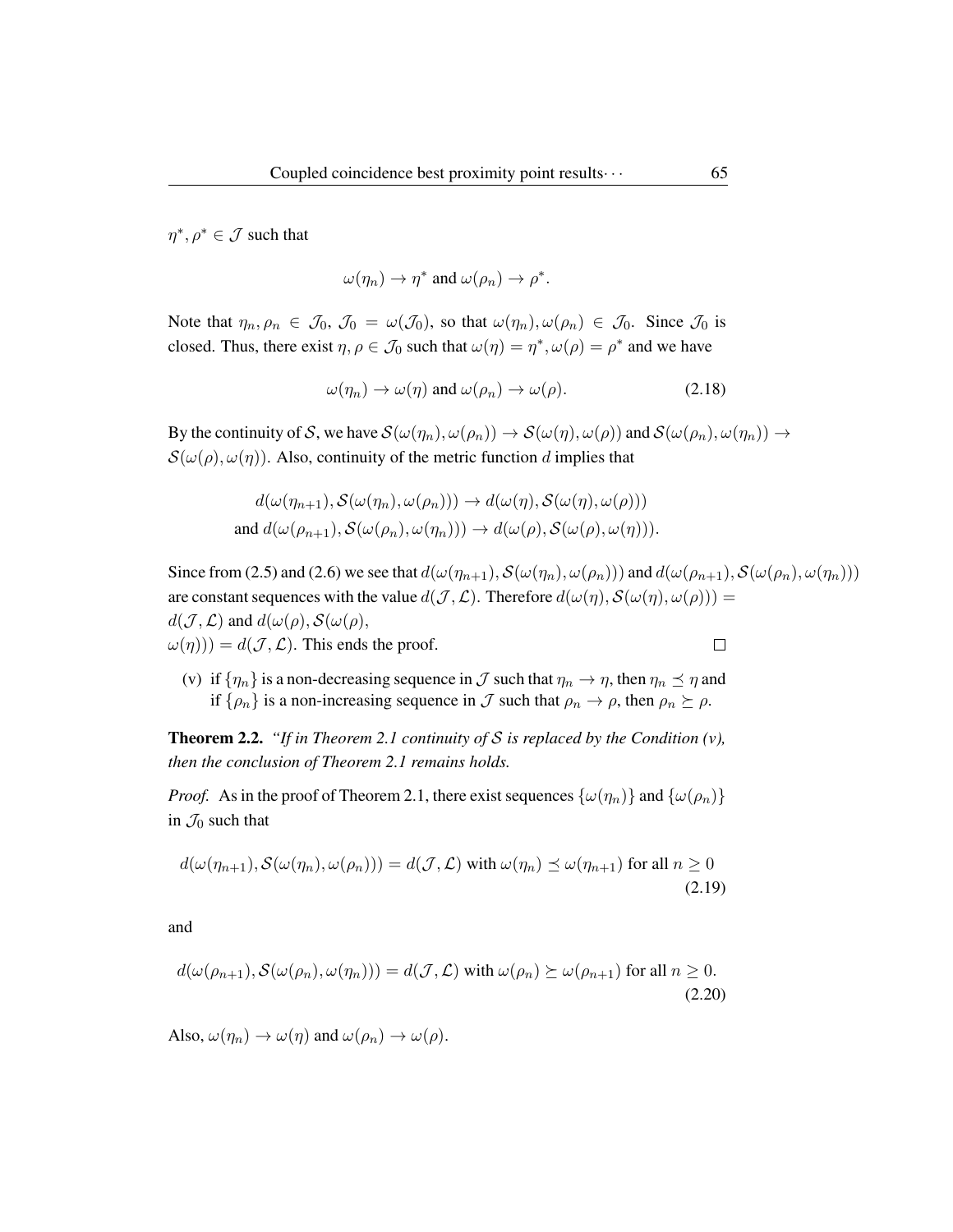From (v), we get  $\omega(\eta_n) \preceq \omega(\eta)$  and  $\omega(\rho_n) \succeq \omega(\rho)$ . Note that  $\{\omega(\eta_n)\}\$ and  $\{\omega(\rho_n)\}\$ are in  $\mathcal{J}_0$  and since  $\mathcal{J}_0$  is closed, we get  $(\omega(\eta), \omega(\rho)) \in \mathcal{J}_0 \times \mathcal{J}_0$ . Since  $\mathcal{S}(\mathcal{J}_0 \times \mathcal{J}_0) \subseteq \mathcal{L}_0$ , it follows that  $\mathcal{S}(\omega(\eta), \omega(\rho))$  and  $\mathcal{S}(\omega(\rho), \omega(\eta))$  are in  $\mathcal{L}_0$ . Therefore, there exists  $(\eta^*, \rho^*) \in \mathcal{J}_0 \times \mathcal{J}_0$  such that  $d(\eta^*, \mathcal{S}(\omega(\eta), \omega(\rho))) =$  $d(\mathcal{J}, \mathcal{L})$  and  $d(\rho^*, \mathcal{S}(\omega(\rho), \omega(\eta))) = d(\mathcal{J}, \mathcal{L}).$ 

Since,  $\omega(\mathcal{J}_0) = \mathcal{J}_0$ , there exist  $\eta_1^*, \rho_1^* \in \mathcal{J}_0$  such that  $\omega(\eta_1^*) = \eta^*, \omega(\rho_1^*) = \rho^*$ . Hence

$$
d(\omega(\eta_1^*), \mathcal{S}(\omega(\eta), \omega(\rho))) = d(\mathcal{J}, \mathcal{L})
$$
\n(2.21)

and

$$
d(\omega(\rho_1^*), \mathcal{S}(\omega(\rho), \omega(\eta))) = d(\mathcal{J}, \mathcal{L}).
$$
\n(2.22)

Since,  $\omega(\eta_n) \preceq \omega(\eta), \omega(\rho_n) \succeq \omega(\rho)$ . It follows from Definition 2.8, (2.19), (2.20), (2.21) and (2.22) that

$$
0 \leq \zeta \Big( \max \{ d(\omega(\eta_{n+1}), \omega(\eta_1^*)), d(\omega(\rho_{n+1}), \omega(\rho_1^*)) \},
$$
  

$$
\max \{ d(\omega(\eta_n), \omega(\eta)), d(\omega(\rho_n), \omega(\rho)) \} \Big)
$$
  

$$
< \max \{ d(\omega(\eta_n), \omega(\eta)), d(\omega(\rho_n), \omega(\rho)) \}
$$
  

$$
- \max \{ d(\omega(\eta_{n+1}), \omega(\eta_1^*)), d(\omega(\rho_{n+1}), \omega(\rho_1^*)) \}.
$$
23)

Now we have two cases:

**Case 1:** Suppose that  $max\{d(\omega(\eta_{n+1}), \omega(\eta_1^*)), d(\omega(\rho_{n+1}), \omega(\rho_1^*))\} = 0$  for some  $n \in \mathbb{N}$ , we get  $\omega(\eta_{n+1}) = \omega(\eta_1^*)$  and  $\omega(\rho_{n+1}) = \omega(\rho_1^*)$  which implies that  $\omega(\eta_1^*) \preceq \omega(\eta_{n+2})$  and  $\omega(\rho_1^*) \succeq \omega(\rho_{n+2})$ . Note that  $(\omega(\eta), \omega(\rho_{n+1})), (\omega(\rho), \omega(\eta_{n+1})) \in$  $\mathcal{J}_0 \times \mathcal{J}_0$ , since  $\mathcal{S}(\mathcal{J}_0, \mathcal{J}_0) \subseteq \mathcal{L}_0$  we have  $d(\eta', \mathcal{S}(\omega(\eta), \omega(\rho_{n+1}))) = d(\mathcal{J}, \mathcal{L})$  and  $d(\rho', \mathcal{S}(\omega(\rho), \omega(\eta_{n+1}))) = d(\mathcal{J}, \mathcal{L})$  for some  $\eta', \rho' \in \mathcal{J}_0$ . Since  $\omega(\mathcal{J}_0) = \mathcal{J}_0$ , there exist  $\eta'_1, \eta'_2 \in \mathcal{J}_0$  such that  $\omega(\eta'_1) = \eta', \omega(\rho'_1) = \rho'.$  Hence

$$
d(\omega(\eta'_1), S(\omega(\eta), \omega(\rho_{n+1}))) = d(\mathcal{J}, \mathcal{L})
$$
  
and 
$$
d(\omega(\rho'_1), S(\omega(\rho), \omega(\eta_{n+1}))) = d(\mathcal{J}, \mathcal{L}).
$$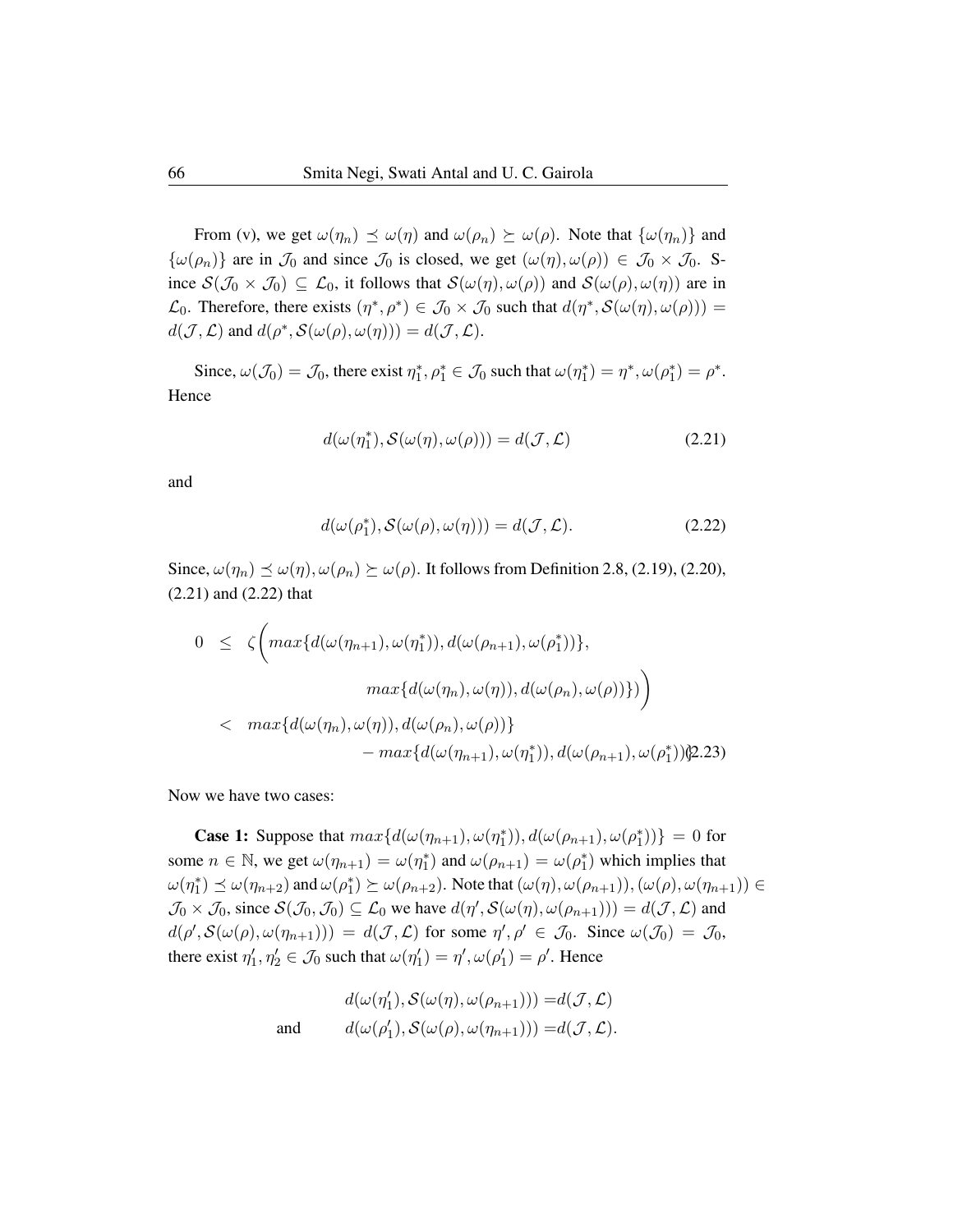Since  $\omega(\eta_{n+1}) \preceq \omega(\eta)$  and  $\omega(\rho_{n+1}) \succeq \omega(\rho)$  and the following

$$
d(\omega(\eta_{n+2}), S(\omega(\eta_{n+1}), \omega(\rho_{n+1}))) = d(\mathcal{J}, \mathcal{L})
$$
  

$$
d(\omega(\eta'_1), S(\omega(\eta), \omega(\rho_{n+1}))) = d(\mathcal{J}, \mathcal{L}),
$$

implies that

$$
\omega(\eta_{n+2}) \preceq \omega(\eta'_1).
$$

Also,

$$
d(\omega(\eta'_1), S(\omega(\eta), \omega(\rho_{n+1}))) = d(\mathcal{J}, \mathcal{L})
$$
  

$$
d(\omega(\eta''_1), S(\omega(\eta), \omega(\rho))) = d(\mathcal{J}, \mathcal{L}),
$$

implies that

$$
\omega(\eta_1') \preceq \omega(\eta_1^*).
$$

Hence, we have  $\omega(\eta_{n+2}) = \omega(\eta_1^*)$ . We can show that this is true for all  $m \geq n$ . Since  $\omega(\eta_n) \to \omega(\eta)$ , by uniqueness of the limit we get  $\omega(\eta) = \omega(\eta_1^*)$ . Similarly we can show that  $\omega(\rho) = \omega(\rho_1^*)$ . This ends the proof.

Suppose that in (2.23),  $max{d(\omega(\eta_n), \omega(\eta)))}, d(\omega(\rho_n), \omega(\rho)))\}=0$  for some  $n \in \mathbb{N}$ . We get  $\omega(\eta) = \omega(\eta_n) \preceq \omega(\eta_{n+1}) \preceq \omega(\eta)$  also  $\omega(\rho) = \omega(\rho_n) \succeq \omega(\rho)$  $\omega(\rho_{n+1}) \succeq \omega(\rho)$ . We can show that this is true for all  $m \geq n$ . From (2.19) and (2.20) we get the conclusion.

**Case 2:** Now, we suppose that  $max\{d(\omega(\eta_{n+1}), \omega(\eta_1^*)), d(\omega(\rho_{n+1}), \omega(\rho_1^*))\}\neq$ 0 and  $max{d(\omega(\eta_n))}$ ,  $\omega(\eta)$ ),  $d(\omega(\rho_n), \omega(\rho)))$   $\neq 0$  then by (2.23) we have

$$
0 \leq max\{d(\omega(\eta_{n+1}), \omega(\eta_1^*)), d(\omega(\rho_{n+1}), \omega(\rho_1^*))\} < max\{d(\omega(\eta_n), \omega(\eta)), d(\omega(\rho_n), \omega(\rho))\}
$$
\n(2.24)

by taking the limit as  $n \to \infty$  in above inequality we get

$$
0 \leq \lim_{n \to \infty} \max \{ d(\omega(\eta_{n+1}), \omega(\eta_1^*)), d(\omega(\rho_{n+1}), \omega(\rho_1^*)) \} < 0,
$$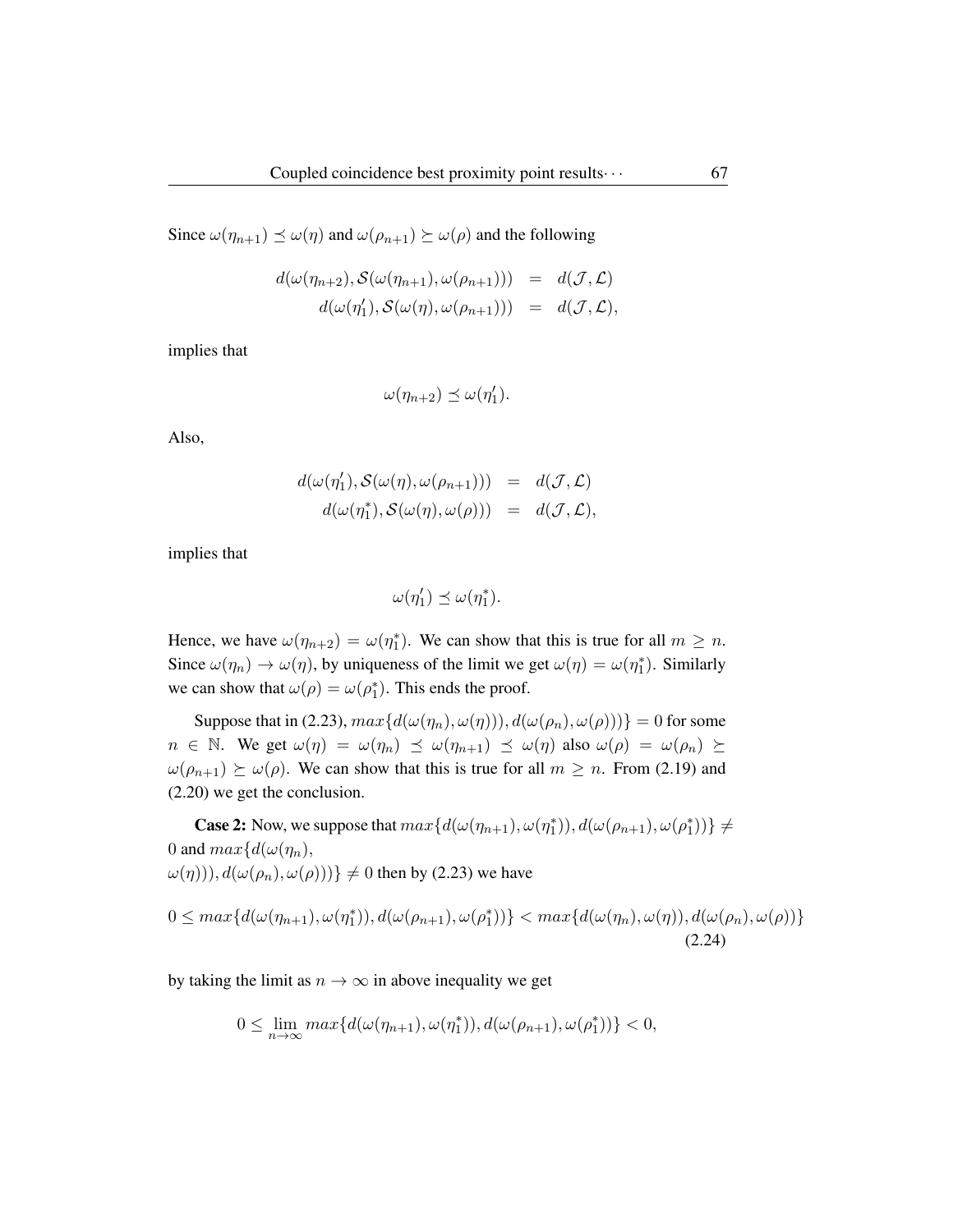which implies that  $\omega(\eta_{n+1}) \to \omega(\eta_1^*)$  and  $\omega(\rho_{n+1}) \to \omega(\rho_1^*)$ , since  $\omega(\eta_n) \to \omega(\eta)$ and  $\omega(\rho_n) \to \omega(\rho)$ . By the uniqueness of limits, we get  $\omega(\eta) = \omega(\eta_1^*)$  and  $\omega(\rho) = \omega(\rho_1^*)$ . From (2.21) and (2.22), we get

$$
d(\omega(\eta),\mathcal{S}(\omega(\eta),\omega(\rho))=d(\mathcal{J},\mathcal{L})
$$

and 
$$
d(\omega(\eta), S(\omega(\eta), \omega(\rho)) = d(\mathcal{J}, \mathcal{L}).
$$
 Hence this completes the proof.

 $\Box$ 

Hence this completes the proof.

We now consider the product space  $\mathcal{J} \times \mathcal{J}$  with the following partial ordering: for all  $(\eta, \rho), (\sigma, \nu) \in \mathcal{J} \times \mathcal{J}$ ,

$$
(\sigma, \nu) \leq (\eta, \rho) \Longleftrightarrow \sigma \preceq \eta \text{ and } \nu \succeq \rho.
$$

Theorem 2.3. *Suppose that all the hypotheses of Theorem 2.1 (Theorem 2.2) hold* and, further, for all  $(\eta, \rho), (\eta^*, \rho^*) \in J_0 \times J_0$ , there exists  $(\sigma, \nu) \in J_0 \times J_0$  such *that*  $(\sigma, \nu)$  *is comparable to*  $(\eta, \rho), (\eta^*, \rho^*)$  *(with respect to the ordering in*  $\mathcal{J}_0 \times$  $\mathcal{J}_0$ *). Then there exists a unique*  $(\eta, \rho) \in \mathcal{J}_0 \times \mathcal{J}_0$  *such that*  $d(\omega(\eta), \mathcal{S}(\omega(\eta), \omega(\rho))) =$  $d(\mathcal{J}, \mathcal{L})$  and  $d(\omega(\rho), \mathcal{S}(\omega(\rho), \omega(\eta))) = d(\mathcal{J}, \mathcal{L})$ .

*Proof.* By Theorem 2.1, there exists an element  $(\eta, \rho) \in \mathcal{J} \times \mathcal{J}$  such that

$$
d(\omega(\eta), \mathcal{S}(\omega(\eta), \omega(\rho))) = d(\mathcal{J}, \mathcal{L})
$$
\n(2.25)

and

$$
d(\omega(\rho), \mathcal{S}(\omega(\rho), \omega(\eta))) = d(\mathcal{J}, \mathcal{L}).
$$
\n(2.26)

Now, suppose there exists  $(\eta^*, \rho^*) \in \mathcal{J} \times \mathcal{J}$  such that  $d(\omega(\eta^*), \mathcal{S}(\omega(\eta^*), \omega(\rho^*)) =$  $d(\mathcal{J}, \mathcal{L})$  and  $d(\omega(\rho^*), \mathcal{S}(\omega(\rho^*), \omega(\eta^*))) = d(\mathcal{J}, \mathcal{L}).$ 

Firstly, let  $(\omega(\eta), \omega(\rho))$  be comparable to  $(\omega(\eta^*), \omega(\rho^*))$  with respect to the ordering in  $\mathcal{J} \times \mathcal{J}$ . Since  $d(\omega(\eta), \mathcal{S}(\omega(\eta), \omega(\rho))) = d(\mathcal{J}, \mathcal{L})$  and  $d(\omega(\eta^*), \mathcal{S}(\omega(\eta^*), \omega(\rho^*)) =$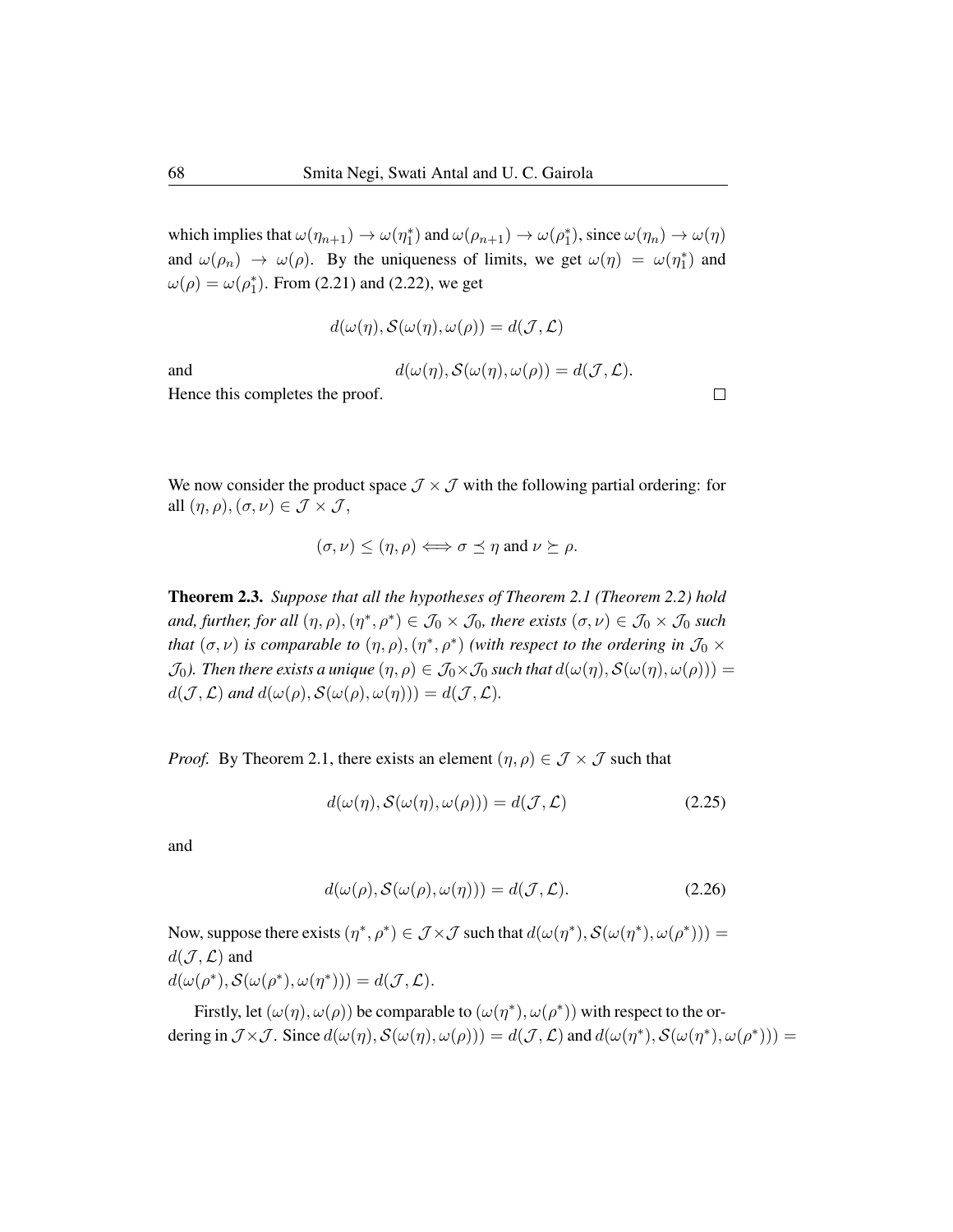$d(\mathcal{J}, \mathcal{L})$ , It follows from Definition 2.8 that

$$
0 \leq \zeta \bigg( \max \{ d(\omega(\eta), \omega(\eta^*)), d(\omega(\rho), \omega(\rho^*)) \}, \max \{ d(\omega(\eta), \omega(\eta^*)), d(\omega(\rho), \omega(\rho^*)) \} \bigg) < \max \{ d(\omega(\eta), \omega(\eta^*)), d(\omega(\rho), \omega(\rho^*)) \} - \max \{ d(\omega(\eta), \omega(\eta^*)), d(\omega(\rho), \omega(\rho^*)) \}.
$$

Consequently, we get

$$
0 \leq \max\{d(\omega(\eta), \omega(\eta^*)), d(\omega(\rho), \omega(\rho^*))\} < \max\{d(\omega(\eta), \omega(\eta^*)), d(\omega(\rho), \omega(\rho^*))\}
$$

which is a contradiction. So  $max{d(\omega(\eta), \omega(\eta^*)), d(\omega(\rho), \omega(\rho^*))} = 0$ , i.e.,  $\omega(\eta) = \omega(\eta^*)$  and  $\omega(\rho) = \omega(\rho^*).$ 

Secondly, let  $(\omega(\eta), \omega(\rho))$  is not comparable to  $(\omega(\eta^*), \omega(\rho^*))$ , then there exists  $(\omega(\sigma_1), \omega(\nu_1))$  in  $\mathcal{J}_0 \times \mathcal{J}_0$  which is comparable to  $(\omega(\eta), \omega(\rho))$  and  $(\omega(\eta^*), \omega(\rho^*))$ . Since  $\mathcal{S}(\mathcal{J}_0 \times \mathcal{J}_0) \subseteq \mathcal{L}_0$  and  $\omega(\mathcal{J}_0) = \mathcal{J}_0$ , there exists  $(\omega(\sigma_2), \omega(\nu_2)) \in \mathcal{J}_0 \times \mathcal{J}_0$ such that  $d(\omega(\sigma_2), \mathcal{S}(\omega(\sigma_1), \omega(\nu_1)) = d(\mathcal{J}, \mathcal{L})$  and  $d(\omega(\nu_2), \mathcal{S}(\omega(\nu_1), \omega(\sigma_1))$  $= d(\mathcal{J}, \mathcal{L}).$ 

Without loss of generality assume that  $(\omega(\sigma_1), \omega(\nu_1)) \preceq (\omega(\eta), \omega(\rho))$ , i.e.,  $\omega(\sigma_1) \preceq \omega(\eta)$  and  $\omega(\nu_1) \succeq \omega(\rho)$ . Now from Lemmas 2.1 and 2.2, we have

$$
\omega(\sigma_1) \preceq \omega(\eta) \text{ and } \omega(\nu_1) \succeq \omega(\rho)
$$
  

$$
d(\omega(\sigma_2), S(\omega(\sigma_1), \omega(\nu_1))) = d(\mathcal{J}, \mathcal{L}) \Rightarrow \omega(\sigma_2) \preceq \omega(\eta)
$$
  

$$
d(\omega(\eta), S(\omega(\eta), \omega(\rho))) = d(\mathcal{J}, \mathcal{L})
$$

and in the same way

$$
\omega(\sigma_1) \preceq \omega(\eta) \text{ and } \omega(\nu_1) \succeq \omega(\rho)
$$
  
\n
$$
d(\omega(\nu_2), S(\omega(\nu_1), \omega(\sigma_1))) = d(\mathcal{J}, \mathcal{L}) \rightarrow \omega(\nu_2) \succeq \omega(\rho).
$$
  
\n
$$
d(\omega(\rho), S(\omega(\rho), \omega(\eta))) = d(\mathcal{J}, \mathcal{L}) \rightarrow \omega(\nu_2) \succeq \omega(\rho).
$$

Continuing this process, we obtain sequences  $\{\eta_n\}$  and  $\{\rho_n\}$  such that  $\omega(\sigma_n) \preceq$  $\omega(\eta), \omega(\nu_n) \succeq \omega(\rho),$ 

$$
d(\omega(\sigma_{n+1}), \mathcal{S}(\omega(\sigma_n), \omega(\nu_n))) = d(\mathcal{J}, \mathcal{L}), \tag{2.27}
$$

$$
d(\omega(\nu_{n+1}), \mathcal{S}(\omega(\nu_n), \omega(\sigma_n))) = d(\mathcal{J}, \mathcal{L}). \tag{2.28}
$$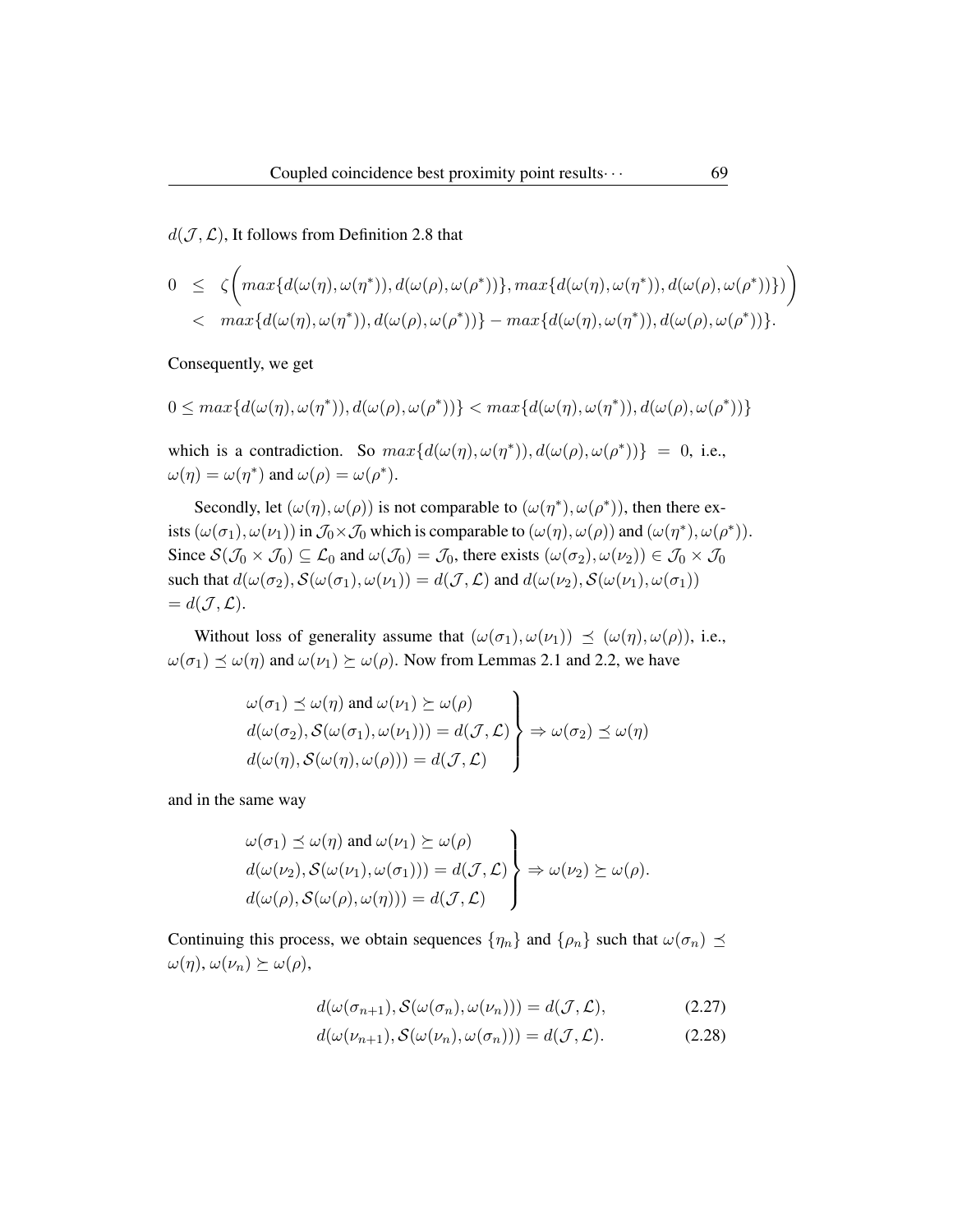Since S is proximally  $(Z - \omega)$ -couple contraction, from (2.25), (2.26), (2.27) and (2.28), we have

$$
0 \leq \zeta \bigg( \max \{ d(\omega(\sigma_{n+1}), \omega(\eta)), d(\omega(\nu_{n+1}), \omega(\rho)) \}, \max \{ d(\omega(\sigma_n), \omega(\eta)), d(\omega(\nu_n), \omega(\rho)) \} \bigg) 
$$
= \max \{ d(\omega(\sigma_n), \omega(\eta)), d(\omega(\nu_n), \omega(\rho)) \} - \max \{ d(\omega(\sigma_{n+1}), \omega(\eta)), d(\omega(\nu_{n+1}), \omega(\rho)) \}.
$$
 (2.29)
$$

If we suppose that  $max{d(\omega(\sigma_{n+1}), \omega(\eta)), d(\omega(\nu_{n+1}), \omega(\rho))} = 0$  for some  $n \in$ N implies that  $\omega(\sigma_{n+1}) = \omega(\eta)$  and  $\omega(\nu_{n+1}) = \omega(\rho)$ . Note that,

$$
d(\omega(\sigma_{n+2}), \mathcal{S}(\omega(\sigma_{n+1}), \omega(\nu_{n+1})) = d(\mathcal{J}, \mathcal{L})
$$

and 
$$
d(\omega(\eta), \mathcal{S}(\omega(\eta), \omega(\rho)) = d(\mathcal{J}, \mathcal{L}),
$$

using the proximal mixed  $\omega$ -monotone property, we obtain  $\omega(\sigma_{n+2}) = \omega(\eta)$  and  $\omega(\nu_{n+2}) = \omega(\rho)$ , this is true for all n. This implies that as  $n \to \infty$  we have  $\omega(\sigma_n) \to \omega(\eta)$  and  $\omega(\nu_n) \to \omega(\rho)$ . Similarly, we can show that for  $(\omega(\eta^*), \omega(\rho^*))$ such that  $\omega(\sigma_n) \to \omega(\eta^*)$  and  $\omega(\nu_n) \to \omega(\rho^*)$ . By uniqueness of the limit, we get  $\omega(\eta) = \omega(\eta^*)$  and  $\omega(\rho) = \omega(\rho^*).$ 

Now, suppose that  $max{d(\omega(\sigma_{n+1}), \omega(\eta)), d(\omega(\nu_{n+1}), \omega(\rho))} \neq 0$  and  $max{d(\omega(\sigma_n), \omega(\eta))}$ ,  $d(\omega(\nu_n), \omega(\rho))\}\neq 0.$  Let  $\delta_n = \max\{d(\omega(\sigma_{n+1}), \omega(\eta)), d(\omega(\nu_{n+1}), \omega(\rho))\}.$ Thus from (2.29), we have

$$
\delta_n = \max \{ d(\omega(\sigma_{n+1}), \omega(\eta)), d(\omega(\nu_{n+1}), \omega(\rho)) \} < \max \{ d(\omega(\sigma_n), \omega(\eta)), d(\omega(\nu_n), \omega(\rho)) \}
$$
  
=  $\delta_{n-1}.$ 

It follows that  $\{\delta_n\}$  is a non-negative strictly decreasing sequence which implies that there exist  $\tau \geq 0$  such that

$$
\lim_{n \to \infty} \delta_n = \tau.
$$

We show that  $\tau = 0$ . Suppose to the contrary that  $\tau > 0$ . Letting  $\eta_n = \delta_n$  and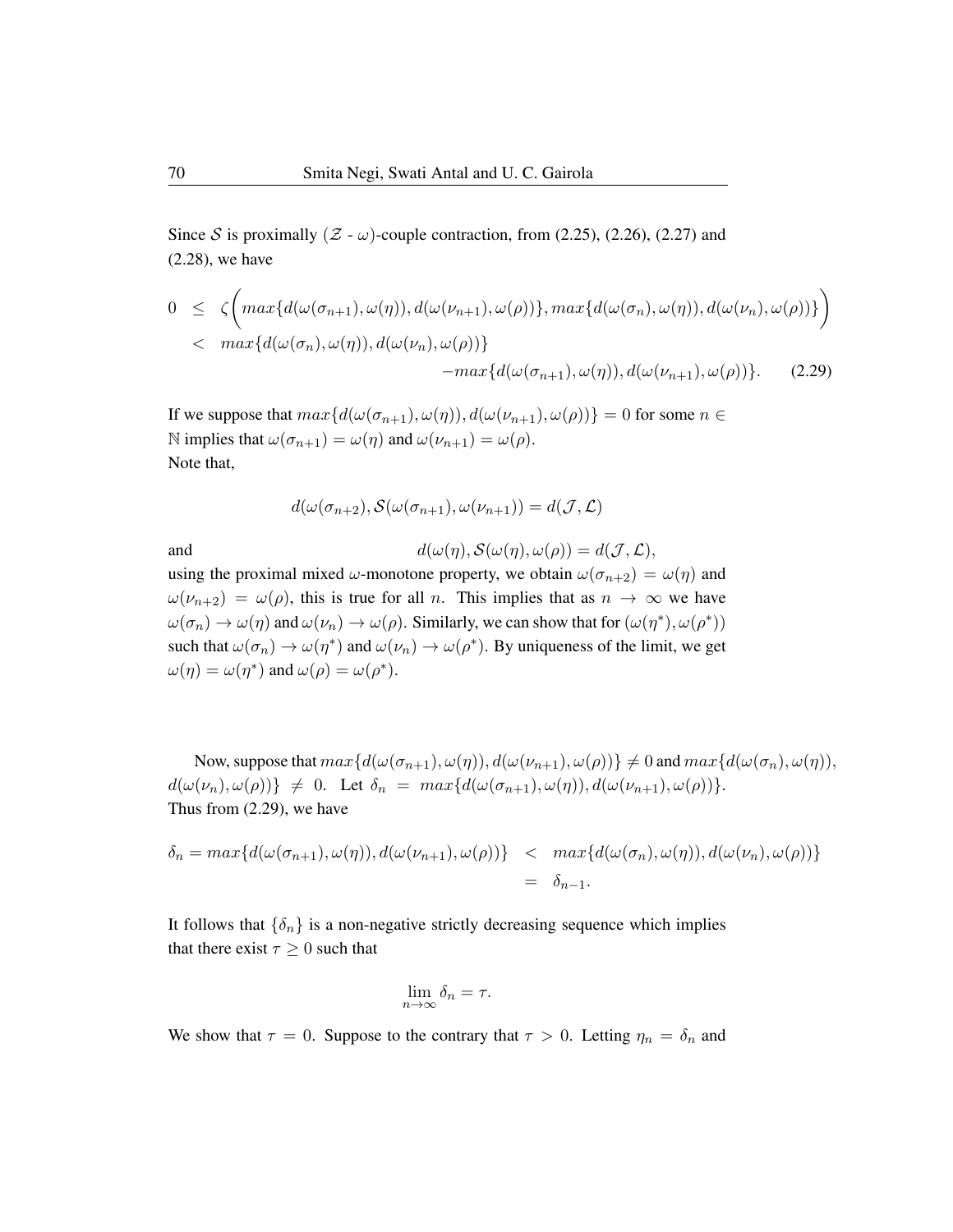$\rho_n = \delta_{n-1}$  and using  $(\zeta_3)$ , we get

$$
0 \leq \limsup_{n \to \infty} \zeta(\eta_n, \rho_n) < 0,
$$

which is a contradiction. Thus we conclude that  $\tau = 0$ , i.e., as  $n \to \infty$ , we get  $max{d(\omega(\sigma_{n+1}), \omega(\eta))},$  $d(\omega(\nu_{n+1}), \omega(\rho))\}\to 0$ . Similarly, we can prove  $\omega(\sigma_n) \to \omega(\eta^*)$  and  $\omega(\nu_n) \to \omega(\eta^*)$  $\omega(\rho^*)$ . Hence,  $\omega(\eta) = \omega(\eta^*)$  and  $\omega(\rho) = \omega(\rho^*)$  and this completes the proof.

Now we give an example to illustrate Theorem 2.3.

Example 2.1. *Let* M *be the set of all real numbers endowed with usual metric and usual ordering is considered on* M, i.e.,  $(\eta, \rho) \leq (\sigma, \nu)$  *if and only if*  $\eta \leq \sigma$  *and*  $\rho \leq \nu$ . Take  $\mathcal{J} = [1, +\infty)$  and  $\mathcal{L} = (-\infty, -3]$ . Then  $\mathcal{J}, \mathcal{L}$  are non-empty subsets *of* M. We have  $d(\mathcal{J}, \mathcal{L}) = 4$ ,  $\mathcal{J}_0 = \{1\}$  and  $\mathcal{L}_0 = \{-3\}$ . *If we define the mappings*  $S : \mathcal{J} \times \mathcal{J} \to \mathcal{L}$  *and*  $\omega : \mathcal{J} \to \mathcal{J}$  *by* 

$$
\mathcal{S}(\eta,\rho)=\frac{-\eta-\rho-4}{2} \text{ and } \omega(\eta)=2\eta-1.
$$

*Then we have*  $S(1,1) = -3$  *and*  $\omega(1) = 1$  *which implies*  $S(\mathcal{J}_0, \mathcal{J}_0) \subseteq \mathcal{L}_0$  *and*  $\omega(\mathcal{J}_0) = \mathcal{J}_0.$ 

*Note that* S *and* ω *are continuous functions and all the hypotheses of Theorem 2.3 are also satisfied. Hence there exists a unique proximal coupled coincidence point*  $(1, 1) \in \mathcal{J} \times \mathcal{J}$  *such that*  $d(\omega(1), \mathcal{S}(\omega(1), \omega(1))) = 4 = d(\mathcal{J}, \mathcal{L})$ *.* 

Remark 2.1. *Note that several fixed point results can be deduced from our results* as proximity point results are indeed fixed point results when  $d(\mathcal{J}, \mathcal{L}) = 0$ . Also, by *considering* ω *as identity mapping in our results we obtain coupled best proximity point results as a corollary. In addition, by taking different values of* ζ *function, number of corollaries can be deduced.*

#### Acknowledgement

The author is grateful to the learned refree for his careful reading and useful suggestions on the manuscripts.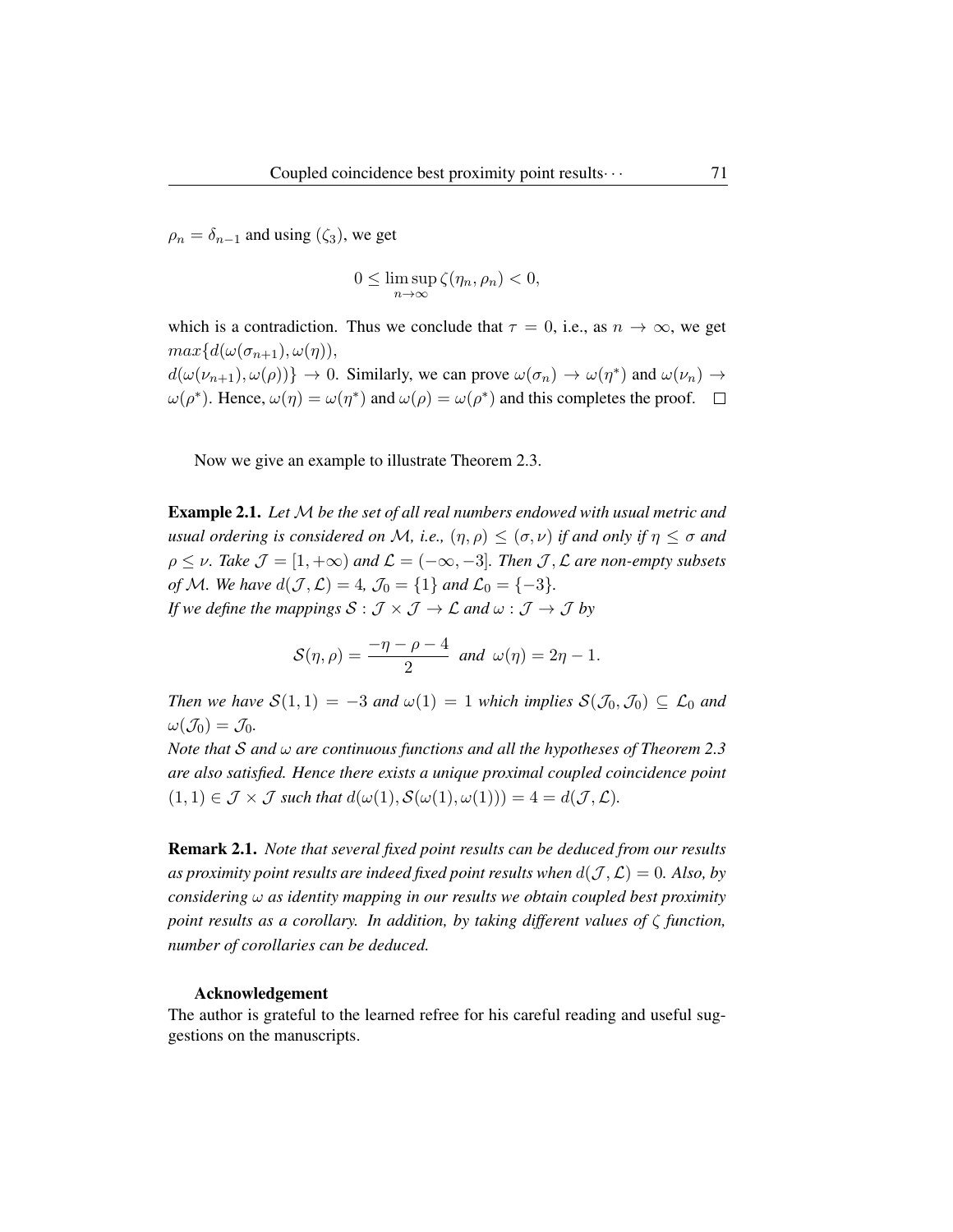## References

- [1] A. Abkar, M. Gabeleh, *Generalized cyclic contractions in partially ordered metric spaces*, Optim. Lett. 6 (8) (2011), 1819-1830.
- [2] A. Abkar, A. Ghods, A. Azizi, *Coupled best proximity point theorems for proximally* g*-Meir-Keeler type mappings in partially ordered metric spaces*, Fixed Point Theory Appl. 2015 Article ID 2015:107.
- [3] R. P. Agarwal, M. A. El-Gebeily, D. O'Regan, *Generalized contractions in partially ordered metric spaces*, Appl. Anal. 87 (2008), 1-8.
- [4] S. Antal, U. C. Gairola, *Generalized Suzuki type* α*-*Z*-contraction in* b*-metric space*, J. Nonlinear Sci. Appl. 13 (2020), 212-222.
- [5] S. Antal, U. C. Gairola, *Common fixed point for generalized multivalued mappings via simulation function*, Commun. Korean Math. Soc. 35 (4) (2020), 1107-1121.
- [6] T. G. Bhaskar, V. Lakshmikantham, *Fixed point theorems in partially ordered metric spaces and applications*, Nonlinear Anal. TMA 65 (2006), 1379-1393.
- [7] K. Fan, *Extensions of two fixed point theorems of F. E. Browder*, Math. Z. 122 (1969), 234-240.
- [8] E. Karapinar, *Fixed points results via simulation functions*, Filomat. 30 (8) (2016), 2343-2350.
- [9] E. Karapinar, R. P. Agarwal, *Interpolative Rus-Reich-Ciri ´ c type contractions ´ via simulations functions*, An. St. Univ. Ovidius Constanta Ser. Mat. 27 (3) (2019), 137-152.
- [10] F. Khojasteh, S. Shukla, S. Radenovic,´ *A new approach to the study of fixed point theory for simulation functions*, Filomat. 29 (6) (2015), 1189-1194.
- [11] V. Lakshmikantham, L. Ciric,´ *Coupled fixed point theorems for nonlinear contractions in partially ordered metric spaces*, Nonlinear Anal. 70 (2009), 4341-4349.
- [12] J. J. Nieto, R. Rodriguez-Lopez, *Contractive mapping theorems in partially ordered sets and applications to ordinary differential equations*, Order 22 (2005), 223-239.